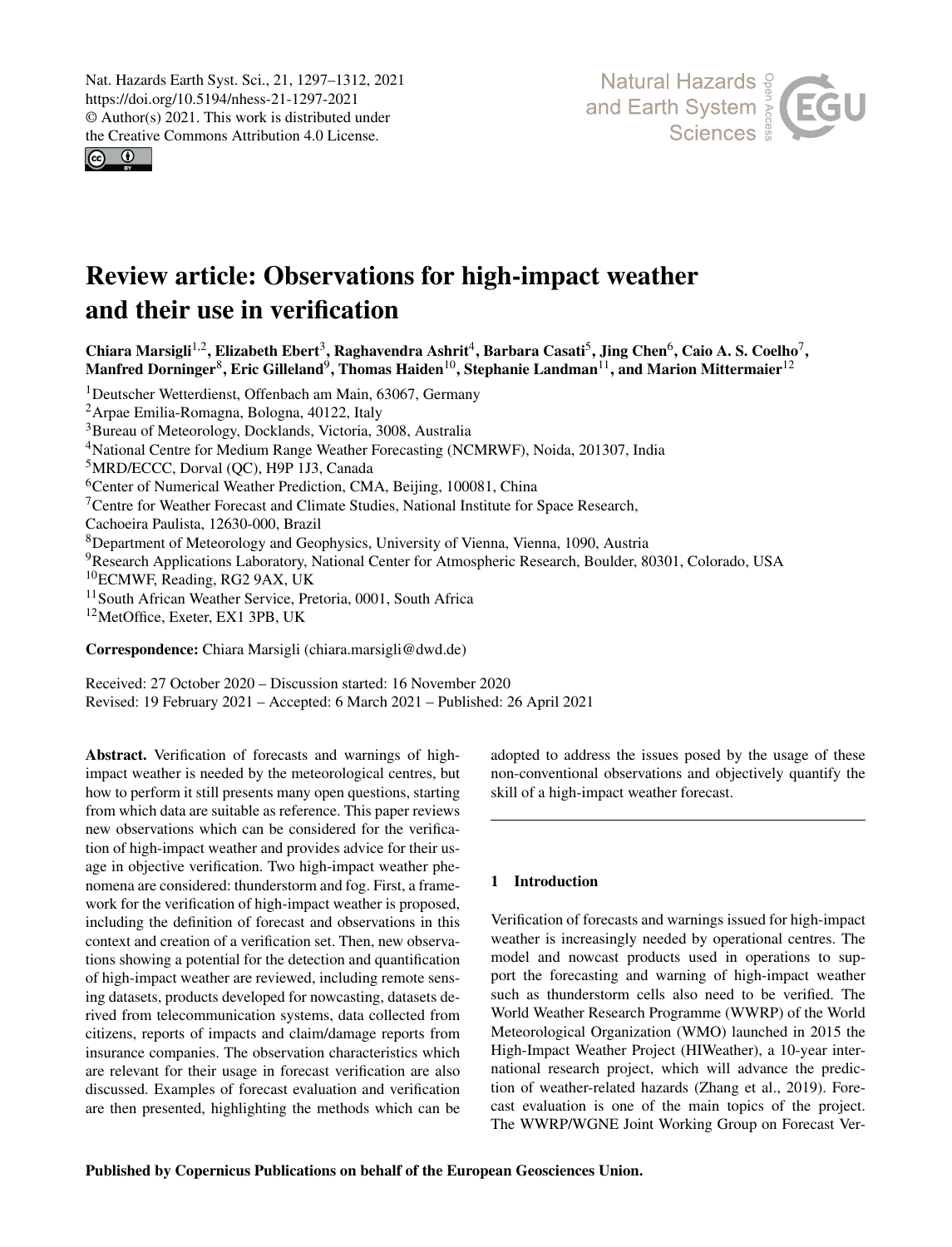ification Research  $(JWGFVR)^1$  $(JWGFVR)^1$  of the WMO has among its main tasks to facilitate the development and application of improved diagnostic verification methods to assess and enable improvement of the quality of weather forecasts. The verification of high-impact weather requires a different approach than the traditional verification of the meteorological variables (for example, precipitation, temperature and wind) constituting the ingredients of the high-impact weather phenomenon. The phenomenon should be verified with its spatio-temporal extent and by evaluating the combined effect of the different meteorological variables that constitute the phenomenon. Therefore, the development of verification approaches which make use of new sources and types of observations is encouraged.

Verification of weather forecasts is often still restricted to the use of conventional observations such as surface synoptic observation (SYNOP) reports. These conventional observations are considered the gold standard with well-defined requirements for where they can be located and their quality and timeliness (WMO-No.8, 2018). However, for the purposes of verifying forecasts of high-impact weather, these observations often do not permit characterization of the phenomenon of interest and therefore do not provide a good reference for objective verification. In Europe, 10 years ago, a list of new weather elements to be subject to routine verification was proposed by Wilson and Mittermaier (2009) following the member states and cooperating states' user requirements for ECMWF products. Among others, visibility/fog, atmospheric stability indices and freezing rain were mentioned, and the observations needed for the verification of these additional forecast products were reviewed.

Depending on the phenomenon, many reference datasets exist. Some are direct measurements of quantities to verify, e.g. lightning strikes compared to a lightning diagnostic from a model, but many are not. In that case, we can derive or infer estimates from other measurements of interest. The options are many and varied, from remote sensing datasets, datasets derived from telecommunication systems including cell phones, data collected from citizens, reports of impacts and claim/damage reports from insurance companies. In this instance, it enables the definition of observable quantities which are more representative of the severe weather phenomenon (or its impact) than, for example, purely considering the accumulated precipitation for a thunderstorm. These less conventional observations, therefore, enable more direct verification of the phenomena and not just the meteorological parameters involved in their occurrence.

The purpose of this paper is to present a review of new observations or, more generically, quantities which can be considered as reference data or proxies, which can be used for the verification of high-impact weather phenomena. Far from being exhaustive, this review seeks to provide the numerical weather prediction (NWP) verification community with an organic starter package of information about new observations which may be suitable for high-impact weather verification, providing at the same time some hints for their usage in objective verification. In this respect, in this paper the word "observations" will be used interchangeably with "reference data", considering also that in some cases what is usually considered an observation may be only a component to build the reference data against which to verify the forecast (for example, a measurement of lightning with respect to a thunderstorm cell). The word "verification" is used throughout the paper to stress the focus towards a quantitative usage of these observations. However, the word "evaluation" may better represent in many cases the kinds of analyses that can be undertaken using the datasets here considered, allowing a better understanding of the forecast performance, particularly for phenomena that have direct human consequences.

The review is limited to the new observations, meaning those observations which are not already commonly used in the verification of weather forecasts. The choice of what is a new observation is necessarily subjective. For example, we have chosen to consider radar reflectivity as a standard observation for the verification of precipitation, while the lightning measurements are considered among the new observations. Nonetheless, some of the methodologies developed for standard observations may also provide guidance about how to use the new observations. As an example, the significant use of radar mosaics to evaluate convective and precipitation forecasts (see Gilleland et al., 2009; Roberts et al., 2012) is a useful guidance for any verification of thunderstorms. Some of the new observations are familiar to meteorologists (e.g. for monitoring and nowcasting) but quite new for the NWP community, particularly from the point of view of their usage in forecast verification.

In order to provide practical and quantitative examples, the paper focuses on specific types of high-impact weather. First, thunderstorms – a phenomenon occurring over several areas of the globe, characterized by high spatio-temporal variability as well as spatial extension – are considered. Many different data provide information about this phenomenon, permitting us to span quite a variety of new observations. Second, fog – a different phenomenon dominated by a very local character, where the structure is less important – is considered. Starting from these examples, it is possible to extend the subject to a wider spectrum of high-impact weather phenomena following the same approach. Depending on their being localized or spatially extended or characterized by fine structure, phenomena like tornadoes, heat waves and urban floods can benefit from approaches similar to the ones presented here.

<span id="page-1-0"></span><sup>&</sup>lt;sup>1</sup>The JWGFVR is a Working Group joint between WWRP and WGNE (Working Group on Numerical Experimentation).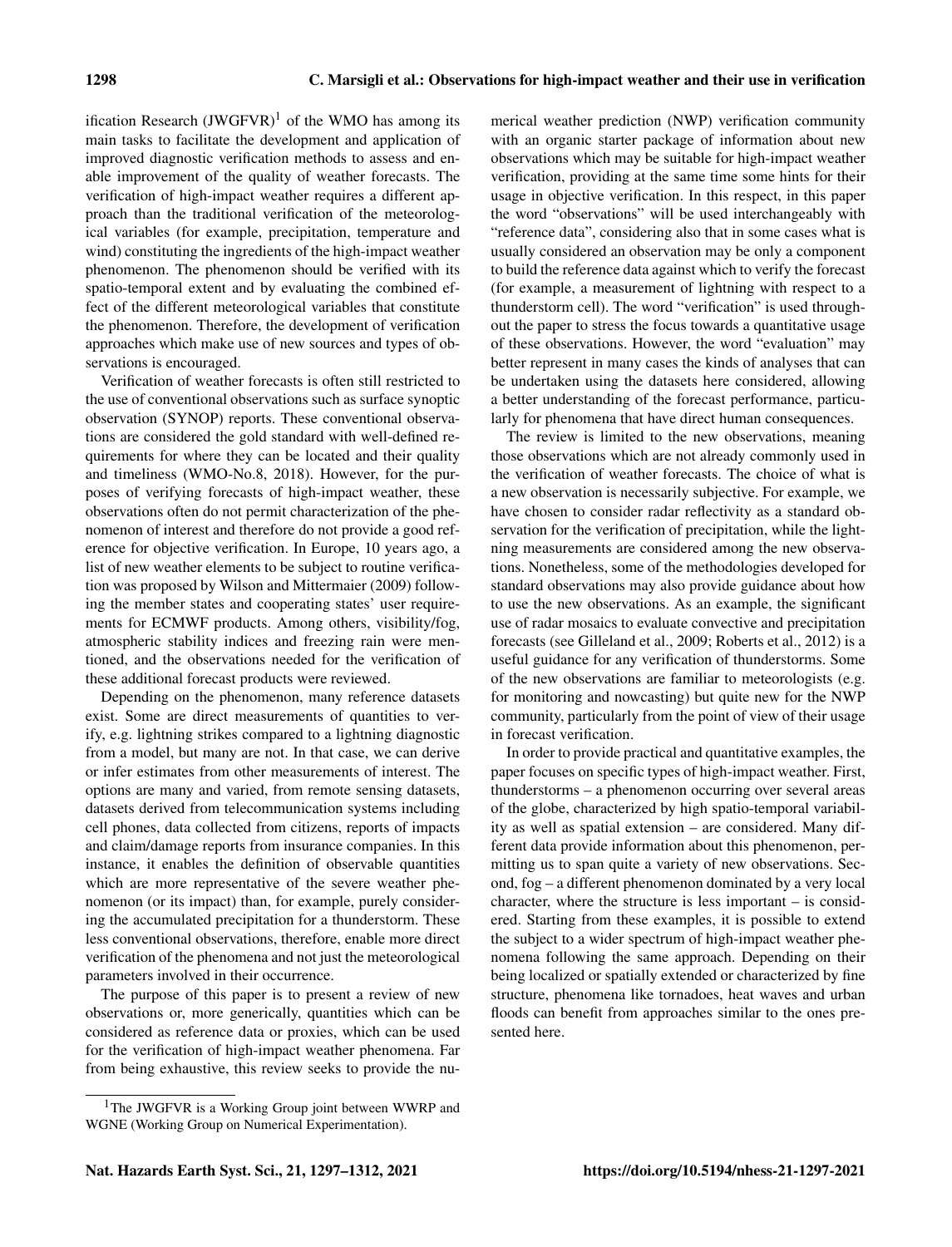# 2 A proposed framework for high-impact weather verification using non-conventional observations

In order to transform the different sources of information about high-impact weather phenomena into an objective reference against which to compute the score of the forecast, four steps are proposed.

The first step is to define the quantity or object to be verified, selected for forecasting the phenomenon, which will be simply referred to as *forecast*, even if it may not be a direct model output or a meteorological variable. As noted above, for thunderstorms, accumulated precipitation may not be the only quantity to be objectively verified, but it can be a component of the entity to be verified, along with lightning, strong winds and hail. Suitable quantifiable components should be directly observable or have a proxy highly correlated to it. In the case of thunderstorms, the quantity to be verified can be the lightning activity, or areas representing the thunderstorm cells. An example of the latter case is given by the cells predicted by the algorithms developed in the context of nowcasting, where the cells are first identified in the observations from radar or satellite data, possibly in combination with other sources of data. With Doppler-derived wind fields, the occurrence of damaging winds could also be explored. In the case of fog, the quantity to be verified can be visibility or fog areas, either directly predicted by a model or obtained with a post-processing algorithm.

The second step is to choose the *observation*, or reference, against which to verify the forecast. Observations which represent some of the phenomena described above already exist, but often they are used only qualitatively, for the monitoring of the events in real time or for nowcasting. Ideally, these new observation types should have adequate spatial and temporal coverage, and their characteristics and quality should be well understood and documented. Even when a forecast of a standard parameter (e.g. 2 m temperature) is verified against a standard, conventional, observation (e.g. from SYNOP), care should be taken in establishing the quality of the observations used as reference and their representativeness of the verified parameter. This need becomes stronger in the case of nonstandard parameters (e.g. a convective cell) verified against a non-standard observation (e.g. lightning occurrence or a convective cell "seen" by some algorithm). In order to indirectly assess the quality of the observations, or to include the uncertainty inherent in them, comparing observed data relative to the same parameter but coming from different sources is a useful strategy. This approach can contribute to increasing the different sources of observations available for the verification of a phenomenon, considering that they are all uncertain. In the verification of phenomena, when new observations are used for verifying new products, it becomes even more crucial to include the uncertainties inherent in the observations in the verification process, as they will affect the objective assessment of forecast quality in a context in which there may not be a previously viable evaluation of that forecast. How to include uncertainties in verification will not be discussed in the present paper. For a review of the current state of the research, it is suggested to read Ben Bouallegue et al. (2020) and the references therein.

After having identified the forecast and the reference, the third step is the creation of the pair, called a *verification set*. The matching of the two entities in the pair should be checked before the computation of summary measures. For example, is one lightning strike sufficient for verifying the forecast thunderstorm cell? Since forecast and observation do not necessarily match in the context of high-impact weather verification using non-conventional observations, a preparatory step is needed for ensuring a good degree of matching. In this step, the correlation between the two components of the pair should be analysed. Some of the observation types may be subject to biases. As correlation is insensitive to the bias for some types of forecast–observation pairs, any thresholds used to identify the objects of the two quantities must also be studied to ensure that the identification and comparison is as unbiased (from the observation point of view) as possible. In particular, the forecast and the observation should represent the same phenomenon, and this can be achieved by stratifying the samples. A simple example is the case where the forecast is a rainfall area and the observation is a lightning strike: all the cases of precipitation not due to convection in the forecast sample will make the verification highly biased; therefore, they should be excluded. Another element of the matching is to assess spatial and temporal representativeness, which may lead to the need to suitably average or re-grid the forecasts and/or observations. Some examples of how the matching is performed are presented in the next sections. If the forecasts and observations show a good statistical correlation (or simply a high degree of correspondence), it can be assumed that one can provide the reference for the other and objective verification can be performed. This approach can be extended to probabilities: an area where the probability of occurrence of a phenomenon exceeds a certain threshold can be considered as the predictor for the forecast of the phenomenon, provided that its quality as predictor has been established through previous analysis. Therefore, the same verification approach can be applied in the context of ensemble forecasting (Marsigli et al., 2019). Verification of probability objects for thunderstorm forecast is performed in Flora et al. (2019).

A special case of pair creation occurs when an object identified by an algorithm is used as the reference, as in the example of the thunderstorm cell identified by radar. In this case, a choice in the matching approach is required: should the algorithm be applied only for the identification of the phenomenon as observation or should it also be applied to the model output for identifying the forecast phenomenon? This is similar to what is done in the standard verification, when observations are upscaled to the model grid, to be compared to a model forecast, or instead both observations and model output are upscaled to a coarser grid. In the first case,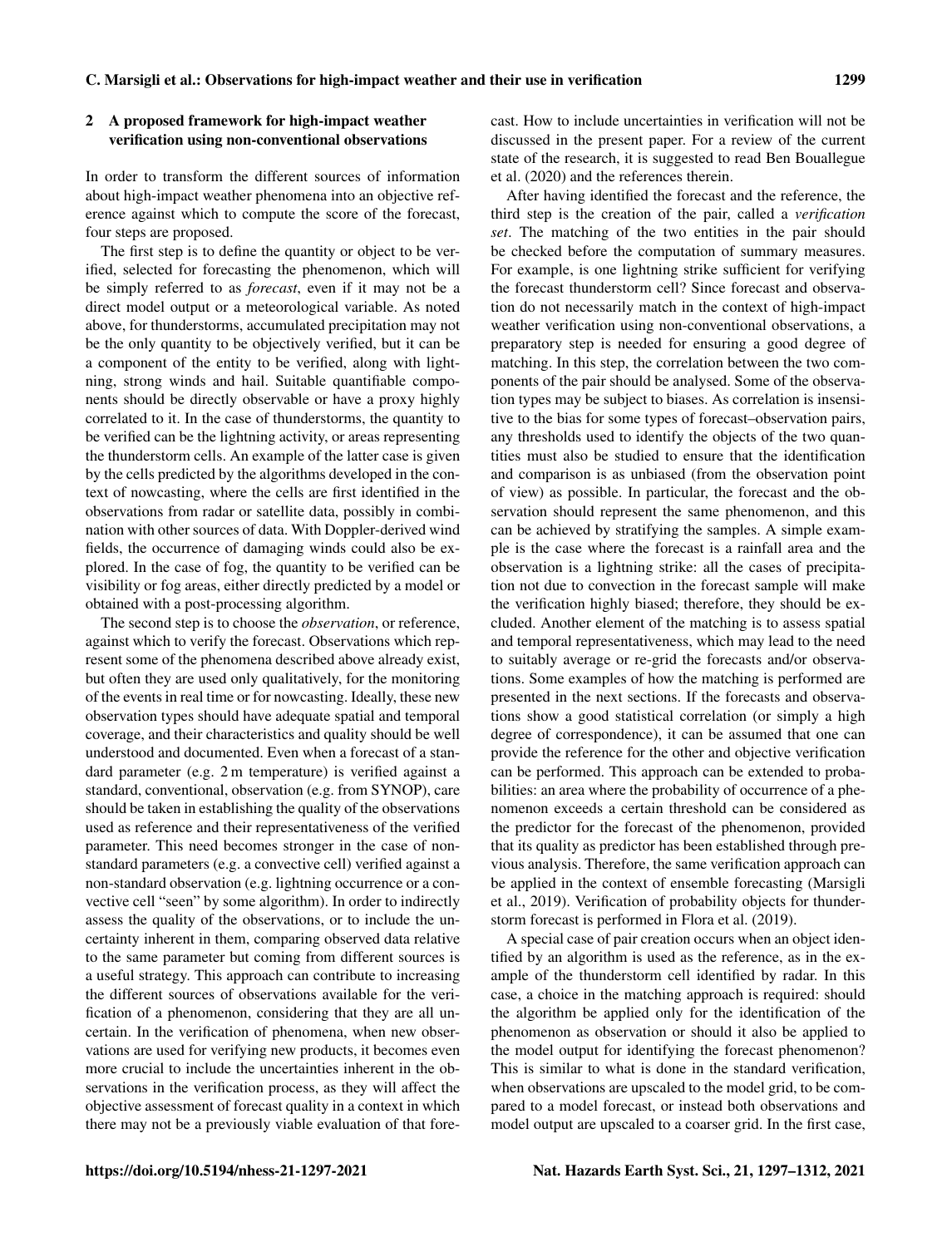the model forecasts, expressed as a model output variable (e.g. the precipitation falling over an area), are directly compared with the observation (e.g. a thunderstorm cell identified by an algorithm on the basis of some observations). In the second case, the same algorithm (an observation operator) is applied to the same set of meteorological variables in both the observed data and the model output in order to compare homogeneous quantities. This approach eliminates some approximations made in the process of observation product derivation, but observation operators are also far from perfect. Therefore, although this approach can ensure greater homogeneity between the variables, it may still introduce other errors resulting from the transformation of the model output.

Finally, the fourth step is the computation of the verification metrics. This step is not principally different from what is usually done in objective verification, taking into account the specific characteristics of the forecast–observation pair. In general, high-impact weather verification requires an approach to the verification problem where the exact matching between forecast and observation is rarely possible; therefore, verification naturally tends to follow fuzzy and/or spatial approaches (Ebert, 2008; Dorninger et al., 2020). An issue inherent in the verification of objects, such as convective cells, is the definition of the non-event: while it is intuitive how to perform the matching between a forecasted and an observed convective cell, how to define the mismatch between a forecasted cell and the non-occurrence of convective cells in the domain (false alarms) is not trivial. This question should be addressed when the verification methodology is designed, and the answer may depend on the specific methodology adopted for the spatial matching. Some of the spatial methods (e.g. distance metrics, Method for Objectbased Diagnostic Evaluation (MODE; Davis et al., 2006)) do make it relatively easy to identify and/or evaluate false alarms, and they should be preferred when the false alarms are particularly relevant for the evaluation.

# 3 High-impact weather: thunderstorms

In convective situations, meteorological centres use a large amount of real-time data from different sources (e.g. groundbased, satellite and radar) in order to perform nowcasting and monitoring of thunderstorms and thus issue official weather warnings. In recent years, with the development of convection-permitting models, thunderstorm forecasting has become an aim of short-range forecasting, particularly with the advent of modelling frameworks such as the Rapid Update Cycle (RUC), which provides NWP-based forecasts at the 0–6 h timescale updated every 15–60 min. These predictions of thunderstorms, from nowcasting to forecasting, need to be verified in order to provide reliable products to the forecasters and to the users.

New observations which could be used, or have been used on a limited basis, for the verification of thunderstorms are reviewed here, categorized as lightning detection networks, nowcasting products and data collected through human activities. Examples of usage of these data, sometimes in combination, in the objective verification of thunderstorms are presented.

# 3.1 Lighting detection networks

Data from lightning detection networks are used for nowcasting purposes in several centres. Lightning density and its temporal evolution can serve as a useful predictor for the classification of storm intensity and its further development (Wapler et al., 2018). Therefore, these data show a good potential in thunderstorm verification. Lightning data can be used as observations in different ways, from the most direct, verifying a forecast also expressed in terms of lightning to more indirect, for example, by verifying a predicted thunderstorm cell. In both cases, some issues need to be addressed, starting from how many strokes are needed to detect the occurrence of a thunderstorm (specification of thresholds). In the indirect cases, how large an area defines the region of the phenomenon (thunderstorm) needs to be specified. These choices are relevant also when lightning data are combined with other observations (e.g. radar data), in order to improve the detection of the phenomenon. Some of these issues are further discussed when examples of forecast verification against lighting data are presented.

Data from lightning localization networks have the advantage of continuous space and time coverage and of a high detection efficiency, compared to human thunderstorm observations. Some lightning detection networks which have been used for thunderstorm verification (often only subjectively) are listed in Table 1.

Lightning observations are also provided from space (Table 2), which can complement ground-based weather radars over sea and in mountainous regions.

# 3.2 Nowcasting products

National Meteorological Services develop tools for nowcasting, where observational data from different sources (satellite, radar, lightning, etc.) are integrated in a coherent framework (Wapler et al., 2018; Schmid et al., 2019), mainly with the purpose of detection and very-short-range prediction of high-impact weather phenomena. In this context, the use of machine learning to detect the phenomenon from new observations, after training the algorithm with a sufficiently large sample of past observations, could play an important role by mimicking a decision tree where different ingredients (predictors) are combined and computing how they should be weighted. Usually different algorithms are developed for the different products. For a description of nowcasting meth-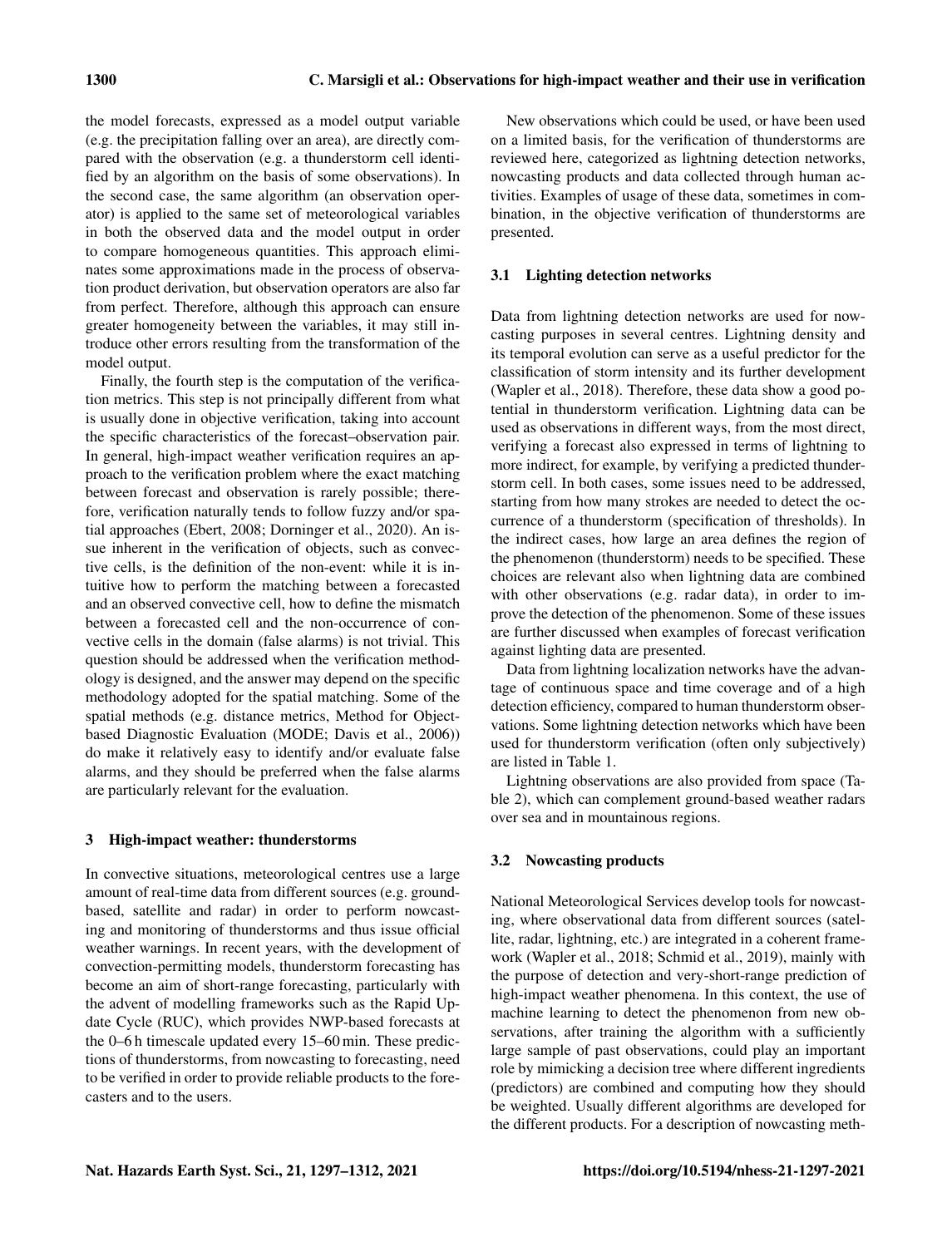| Name of the dataset                                        | Scope                                                                       | Short description                                                                                                                                                                        | References                                                                                                                                                |
|------------------------------------------------------------|-----------------------------------------------------------------------------|------------------------------------------------------------------------------------------------------------------------------------------------------------------------------------------|-----------------------------------------------------------------------------------------------------------------------------------------------------------|
| EUCLID (European Coopera-<br>tion for Lightning Detection) | Collaboration among national<br>lightning detecting networks<br>over Europe | Lightning data with homoge-<br>nous quality in terms of detec-<br>tion efficiency and location ac-<br>curacy. About 164 sensors in 27<br>countries.                                      | http://www.euclid.org (last ac-<br>cess: 20 April 2021)                                                                                                   |
| <b>LINET</b><br>(Lightning Detection Network)              | Originally developed<br>at the<br>University of Munich                      | Lightning sensors set up in the<br>area to be monitored (base-<br>line 200 to 250 km). Informa-<br>tion about location, time and<br>stroke current.                                      | http://www.nowcast.de (last ac-<br>cess: 20 April 2021)<br>Betz et al. (2009)                                                                             |
| ATDnet (Arrival Time Differ-<br>ence network)              | Met Office                                                                  | Network of 11 sensors around<br>the world.                                                                                                                                               | https://navigator.eumetsat.<br>int/product/EO:EUM:DAT:<br>OBS:ATDNET (last access:<br>20 April 2021)<br>Anderson<br>Klugmann<br>and<br>(2014)             |
| <b>NORDLIS</b><br>(Nordic Lightning Information<br>System) | Scandinavia                                                                 | Cooperative lightning location<br>network between Norway, Swe-<br>den, Finland and Estonia; about<br>30 sensors.                                                                         | Mäkelä et al. (2010)                                                                                                                                      |
| National Lightning Detection<br>Network (NLDN)             | <b>USA</b>                                                                  | NOAA develops derived prod-<br>ucts freely available for all<br>users, including summaries of<br>lightning flashes by county and<br>state and gridded lightning fre-<br>quency products. | Cummins and Murphy (2009)<br>https://www.ncdc.noaa.gov/<br>data-access/severe-weather/<br>lightning-products-and-services<br>(last access: 20 April 2021) |
| SA-LDN (South African Light-<br>ning Detection Network)    | South African Weather Service                                               | Network of 26 Vaisala cloud-to-<br>ground lightning detection sen-<br>sors.                                                                                                              | Gijben $(2012)$                                                                                                                                           |

Table 1. Lightning detection networks used for thunderstorm verification in the papers referenced in this section.

Table 2. Lightning sensors on board satellites and the International Space Station.

| Sensor/dataset                                                        | Operated by                                       | Short description                                                                                                                 | References                                                                                                    |
|-----------------------------------------------------------------------|---------------------------------------------------|-----------------------------------------------------------------------------------------------------------------------------------|---------------------------------------------------------------------------------------------------------------|
| Lightning<br>Imaging<br>Sensor<br>(LIS)                               | Space<br>International<br><b>Station</b><br>(ISS) | Provides total lightning mea-<br>surements between $+/-48^{\circ}$ lat-<br><i>itude.</i>                                          | Blakeslee and Koshak (2016)                                                                                   |
| Geostationary Lightning Map-<br>per (GLM)                             | GOES-16 (NOAA)                                    | Measures a region including the<br>United States, providing light-<br>ning detection with a spatial<br>resolution of about 10 km. | https://ghrc.nsstc.nasa.<br>gov/lightning<br>(last)<br>access:<br>20 April 2021)                              |
| Geostationary Lightning Im-<br>ager (or Lightning Mapping)<br>Imager) | $FY-4$ (CMA)                                      | Provides measurements of the<br>total lightning activity with a<br>resolution of about 6 km at the<br>subsatellite point.         | https://fy4.nsmc.org.cn/nsmc/<br>en/theme/FY4A_instrument.<br>html#LMI<br>(last)<br>access:<br>20 April 2021) |
| Lightning Imager mission                                              | Meteosat Third Generation                         | lightning<br>Provides<br>products<br>with 4.5 km resolution.                                                                      | http://www.eumetsat.int<br>(last)<br>$access: 20$ April 2021)                                                 |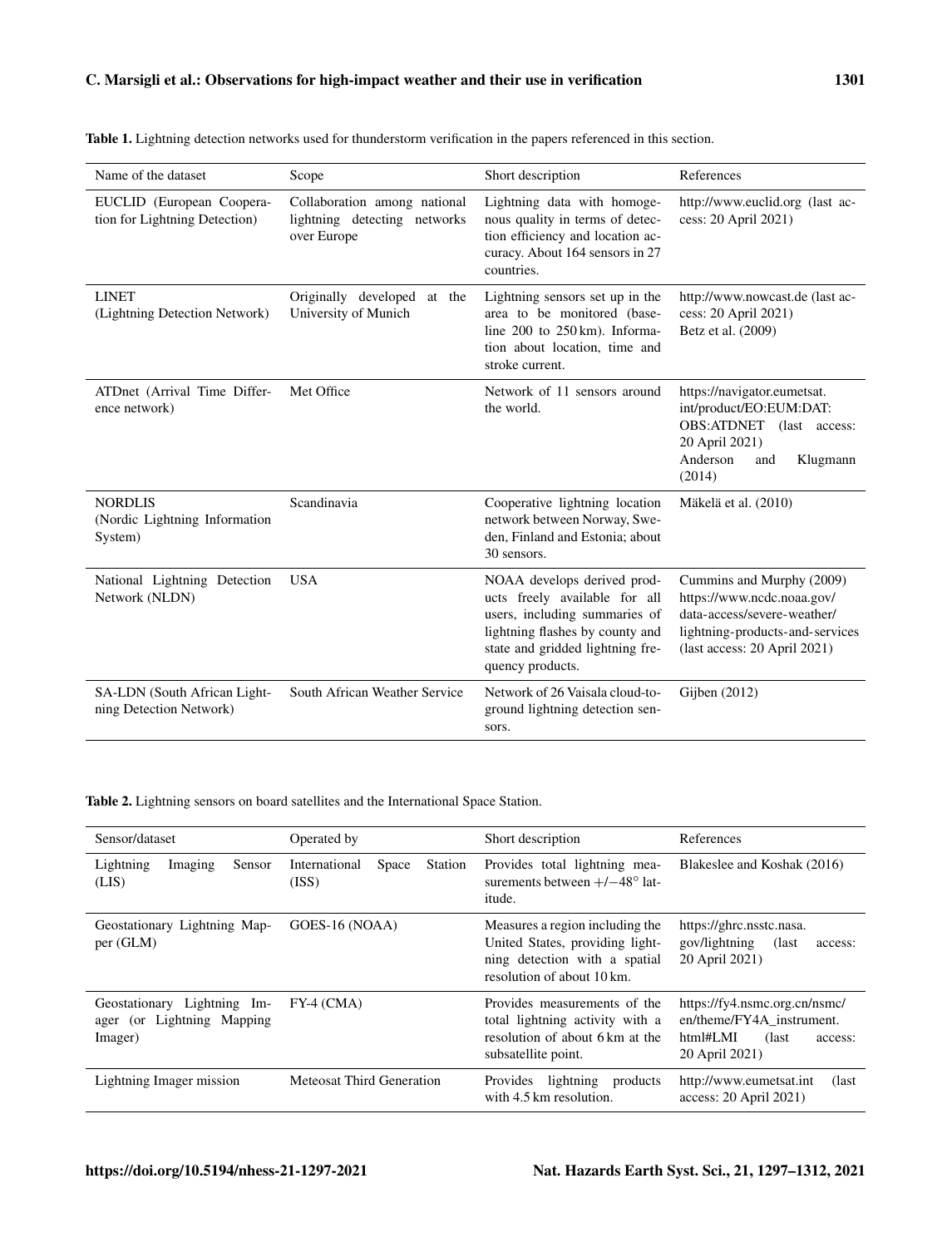ods and systems, see WMO-No.1198 (2017) and Schmid et al. (2019).

For the purpose of this paper, the detected variables/objects of nowcasting (thunderstorm cells, hail, etc.) can become observations against which to verify the model forecast. The detection step of the nowcasting algorithm can be considered as a sort of analysis of the phenomenon addressed by that algorithm, e.g. an observation of a convective cell, which could be used for verifying the forecasts of this phenomenon. Here, nowcasting products are proposed as observed data instead of prediction tools.

Remote-sensing-based nowcasting products have the clear advantage of offering high spatial continuity over vast areas. As a disadvantage, it should be noted that some data have only a qualitative value, but qualitative evaluation could become quantitative by relaxing the comparison through neighbourhood/thresholding (examples will be provided in Sect. 3.4). The quantification of the errors affecting the products is also an issue, since usually this is not provided by the developers. Efforts towards such an error quantification should be made to provide appropriate confidence in the verification practice.

Exploring the possible usage of the variables/objects identified through nowcasting algorithms for the purpose of forecast verification requires strengthening the collaboration between the verification and the nowcasting communities. On the one hand, the nowcasting community has a deep knowledge of the data sources used in the nowcasting process and of the quality of the products obtained by their combination. On the other hand, the forecast verification community can select, from the huge amount of available data, those showing greater reliability and offering a more complete representation of the phenomenon to be verified.

Many meteorological centres have developed their own nowcasting algorithms, (Wapler et al., 2019), usually different for different countries, but a complete description of them is difficult to find in the literature. Therefore, it is recommended to contact the meteorological centre of the region of interest. The example of EUMETSAT collaboration shown below indicates the kind of available products.

# The EUMETSAT NWC-SAF example

EUMETSAT [\(http://www.eumetsat.int,](http://www.eumetsat.int) last access: 20 April 2021) proposes several algorithms for using their data. The Satellite Application Facility for supporting NoWCasting and very-short-range forecasting (NWC-SAF, nwc-saf.eumetsat.int) provides software packages for generating several products from satellite: clouds, precipitation, convection and wind. The software is distributed freely to registered users of the meteorological community. The European Severe Storms Laboratory (ESSL, [https://www.essl.org,](https://www.essl.org) last access: 20 April 2021) has performed a subjective evaluation of the products of the NWC-SAF for convection (Holzer and Groenemeijer, 2017) indicating the usefulness of the products for nowcasting and warning for objective verification. For example, the stability products (lifted index, K-index, Showalter index) and precipitable water (low, mid- and upper troposphere) have been judged to be of some value. The RDT (Rapid Developing Thunderstorms) product in its present form has been judged difficult to use, but elements of the RDT product have significant potential for the nowcasting of severe convective storms, namely the cloud top temperatures and the overshooting-top detections. Furthermore, the RDT index has proven to be useful in regions where radar data do not have full coverage. De Coning et al. (2015) found good correlations between the storms identified by the RDT and the occurrence of lightning over South Africa. Gijben and de Coning (2017) showed that the inclusion of lightning data had a positive effect on the accuracy of the RDT product, when compared to radar data, over a sample of 25 summer cases. RDT is considered as an observation against which to compare model forecasts of convection, as well as high-impact weather warnings, at the South African Weather Service (Stephanie Landman, personal communication). A review of the products for detecting the convection is made by the Convection Working Group, an initiative of EUMETSAT and its member states and ESSL [\(https://cwg.eumetsat.int/satellite-guidance,](https://cwg.eumetsat.int/satellite-guidance) last access: 20 April 2021, Fig. 1), indicating which products are appropriate for the detection of convection.

## 3.3 Data collected through human activities

Human activities permit generation and collection of a wide and diverse amount of data about the weather. Some of these data are collected with the purpose of monitoring the weather (citizen networks, reports of severe weather); others are generated for quite different purposes but may be related to the weather (impact data, insurance data). The data generated in the social networks are a special category: a report of severe weather may be generated only for the purpose of complaining about the weather. The quality of these data and their correlation with weather phenomena are very different in these three cases. A review of the so-called "volunteered geographic information" related to weather hazards has been performed by Harrison et al. (2020), including also crowdsourcing and social media.

Data collected through human activities can be distinguished by those solicited by the potential user and those that are not. An example of the first is report data collected in a dedicated website, prepared by the potential user, inviting the citizen to submit their report. Table 3 describes three widely used databases. This kind of data may be biased by the fact that people may feel pushed to report. Non-solicited data include those associated with public assistance (e.g. emergency services) and those spontaneously generated by people (e.g. in social networks). Solicited and unsolicited human reports need to be quality checked in order to take into account and correct for biases which are introduced (e.g. multiple re-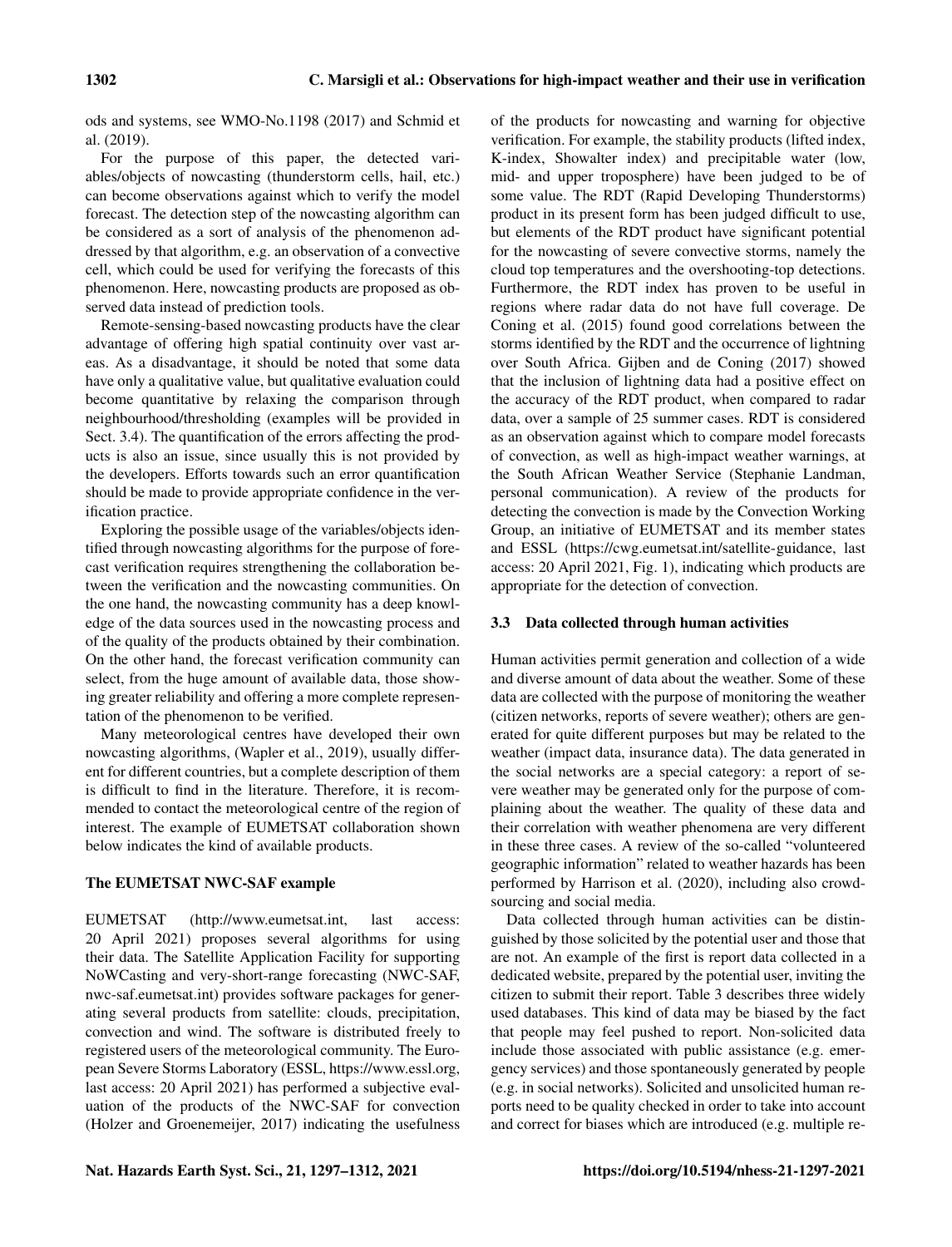

Figure 1. Satellite-derived products for the detection of convection. From <https://cwg.eumetsat.int/satellite-guidance> (last access: 20 April 2021).

ports of the same event with little spatial or temporal distance, subjective and conflicting evaluations of the intensity, and variation of the sample with time). Human reports and impact data have the advantage of being particularly suitable for high-impact weather verification and the disadvantage that they are biased: the non-event is usually not reported. In addition, they depend on the density of the population: where no or few people live, no reports are issued even if the impact on the society (e.g. agriculture) or on the environment may be high. Therefore, this kind of data have a particularly inhomogeneous spatial distribution.

Severe weather reports are an important source of information which can be made objective and used in forecast verification. Hitchens et al. (2013) define a practically perfect warning region based on point-based storm reports (e.g. for wind, hail). The practically perfect region is consistent with a forecast which a forecaster would make given perfect knowledge of the reported event. Statistical methods are used to convert point observations (here reports) into a spatial field that can be compared directly to a warning or the output from a model. The field gives the probability that an event occurs in a given grid box. By considering each probability value as an individual threshold, the range of probabilities can be converted into a set of dichotomous (yes or no) observation of severe weather.

Reports can be also be combined with other data sources to identify the phenomenon. Valachova and Sykorova (2017) use a combination of satellite data, lightning data and radar data (cells identified through a tracking algorithm) in order to detect thunderstorms and their intensity for nowcasting purposes, in combination with reports from ESWD operated by ESSL.

Crowdsourcing can also provide a new kind of data useful for verifying thunderstorm as a phenomenon, using the reports from the citizens as observations of the thunderstorm. Wiwatwattana et al. (2015) describe the use of reports from a crowdsourcing weather app to verify probabilistic precipitation forecasts in Bangkok, Thailand. Crowdsourced hail reports gathered with an app from MeteoSwiss make an extremely valuable observational dataset on the occurrence and approximate size of hail in Switzerland (Barras et al., 2019). The crowdsourced reports are numerous and account for much larger areas than automatic hail sensors, with the advantage of unprecedented spatial and temporal coverage, but provide subjective and less precise information on the true size of hail. Therefore, they need to be quality controlled. Barras et al. (2019) noted that their reflectivity filter requires reports to be located close to a radar reflectivity area of at least 35 dBZ. Overall, the plausibility filters remove approximately half of the reports in the dataset.

Among the impact data, insurance data are a useful source, but their availability is limited because of economic interests (Pardowitz, 2018). In some cases partnerships between weather services and insurance providers may be arranged to exchange data.

A special branch of non-solicited impact data is comprised of those generated in the social networks. Recent work at Exeter University (UK) has shown that social sensing provides robust detection/location of multiple types of weather hazards (Williams, 2019). In this work, Twitter data were used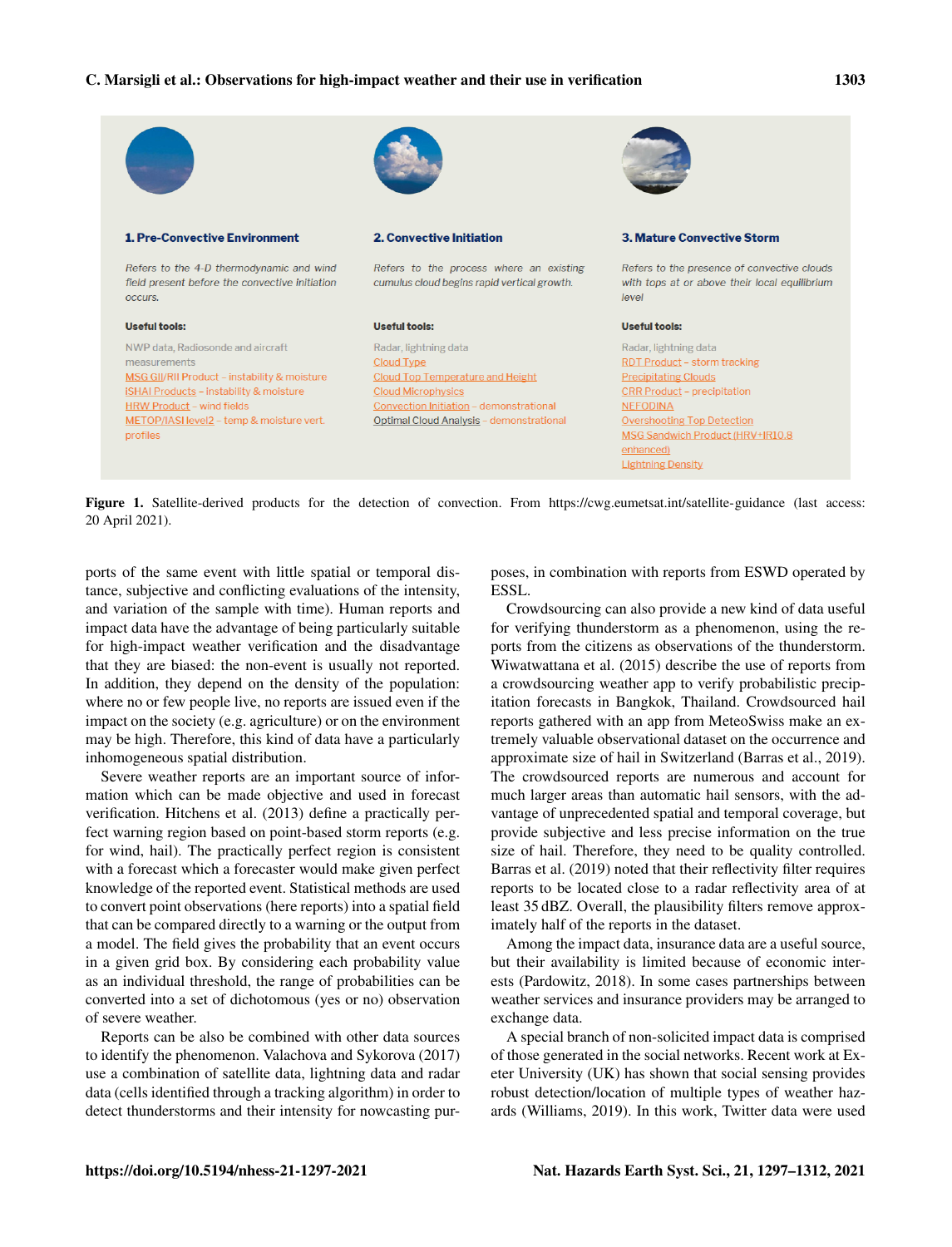|  |  |  |  |  |  |  | <b>Table 3.</b> Widely used severe weather report databases. |  |
|--|--|--|--|--|--|--|--------------------------------------------------------------|--|
|--|--|--|--|--|--|--|--------------------------------------------------------------|--|

| Dataset name                                     | Operated by                                | <b>Characteristics</b>                                                                                                                                                                                     | References                                                                             |
|--------------------------------------------------|--------------------------------------------|------------------------------------------------------------------------------------------------------------------------------------------------------------------------------------------------------------|----------------------------------------------------------------------------------------|
| Weather<br>Severe<br>European<br>Database (ESWD) | ESSL (European Severe Storm<br>Laboratory) | Quality-controlled information<br>on severe convective storm<br>events over Europe. Among<br>parameters, hailstones<br>other<br>with a diameter of at least<br>2.0 cm are reported.                        | https://www.eswd.eu (last ac-<br>cess: 20 April 2021)<br>Dotzek et al. (2009)          |
| Storm Prediction Center (SPC)                    | <b>NOAA</b>                                | Archive<br>of<br>weather<br>severe<br>events, including tornadoes,<br>wind, hail and thunderstorms.                                                                                                        | https://www.spc.noaa.gov (last<br>access: 20 April 2021)                               |
| Severe Storms Archive                            | BoM (Australian Bureau of<br>Meteorology)  | Data relating to recorded severe.<br>thunderstorm and related events<br>in Australia dating back to the<br>18th century. Information on re-<br>lated severe weather (e.g. wind<br>gusts) is also provided. | http://www.bom.gov.au/<br>australia/stormarchive<br>(last)<br>$access: 20$ April 2021) |

for sensing the occurrence of flooding. Methods to automate detection of social impacts are developed, focusing also on the data filtering to achieve a good quality. In the usage of all these data as observations for an objective verification, a crucial step is the pre-processing of the data in order to isolate the features which are really representative of the forecasted phenomenon. As noted earlier, an assessment of the observation error should accompany the data, for example by varying the filtering criteria and producing a range of plausible observations.

# 3.4 Usage of the new observations in the evaluation or verification of thunderstorms

In this section, some studies describing the verification of thunderstorm and convection are presented. They represent only a subset of those that have been undertaken worldwide to address this topic.

They are used here to show which verification methods have been used and how the authors addressed the issues posed by the usage of non-standard observations and by the need to create a meaningful verification set. The different observations listed in the previous subsection are used, sometimes in combination. For each work, their most significant feature for the purpose of this paper is indicated in the title as keyword(s).

*Lightning – matching forecast and observation.* Caumont (2017) verified lightning forecasts by computing 10 different proxies for lightning occurrence from the forecast of the AROME model run at 2.5 km. In order for them to be good proxies for lightning, calibration of their distribution was performed, offering a good example of the process of matching the predicted quantity with the observed one.

*Lightning – spatial coverage.* For a thunderstorm probability forecasting contest, Corbosiero and Galarneau (2009) and Corbosiero and Lazear (2013) predicted the probability to the nearest 10 % that a thunderstorm was reported during a 24 h period at 10 locations across the continental United States. The forecasts were verified by standard METAR (METeorological Aerodrome Report) reports as well as by the National Lightning Detection Network (NLDN) data. For this comparison, strikes were counted within 20 km of each station (Bosart and Landin, 1994). Results show that, although there was significant variability, the 10 km NLDN radial ring best matches METAR thunderstorm occurrence.

*Lightning – matching forecast and observation.* Brunet et al. (2019) use lightning data in a 25 km radius of a forecast point to be a thunderstorm observation for the purpose of verifying NWP-based warnings and comparing to humangenerated thunderstorm warnings. They propose a verification methodology for the fair comparison between continuous and categorical probabilistic forecasts, as needed for comparing human and automatically generated object-based forecasts derived from probabilistic forecasts.

*Lightning – spatial coverage, pointwise vs. spatial.* Wapler et al. (2012) computed the probability of detection (POD) by comparing the cells detected by two different nowcasting algorithms to lightning data. The comparison was made both pointwise and using an areal approach (following Davis et al., 2006). They showed how the score improves by increasing the radius of the cell and that the verification is also dependent on the reflectivity threshold used to detect the cells. The pointwise approach gave a higher POD than the areal approach, showing how the choice of the verification method influences the results. The area covered by lightning generally extends beyond the area covered by a cell (identified by high reflectivity values), leading to a decrease in the areal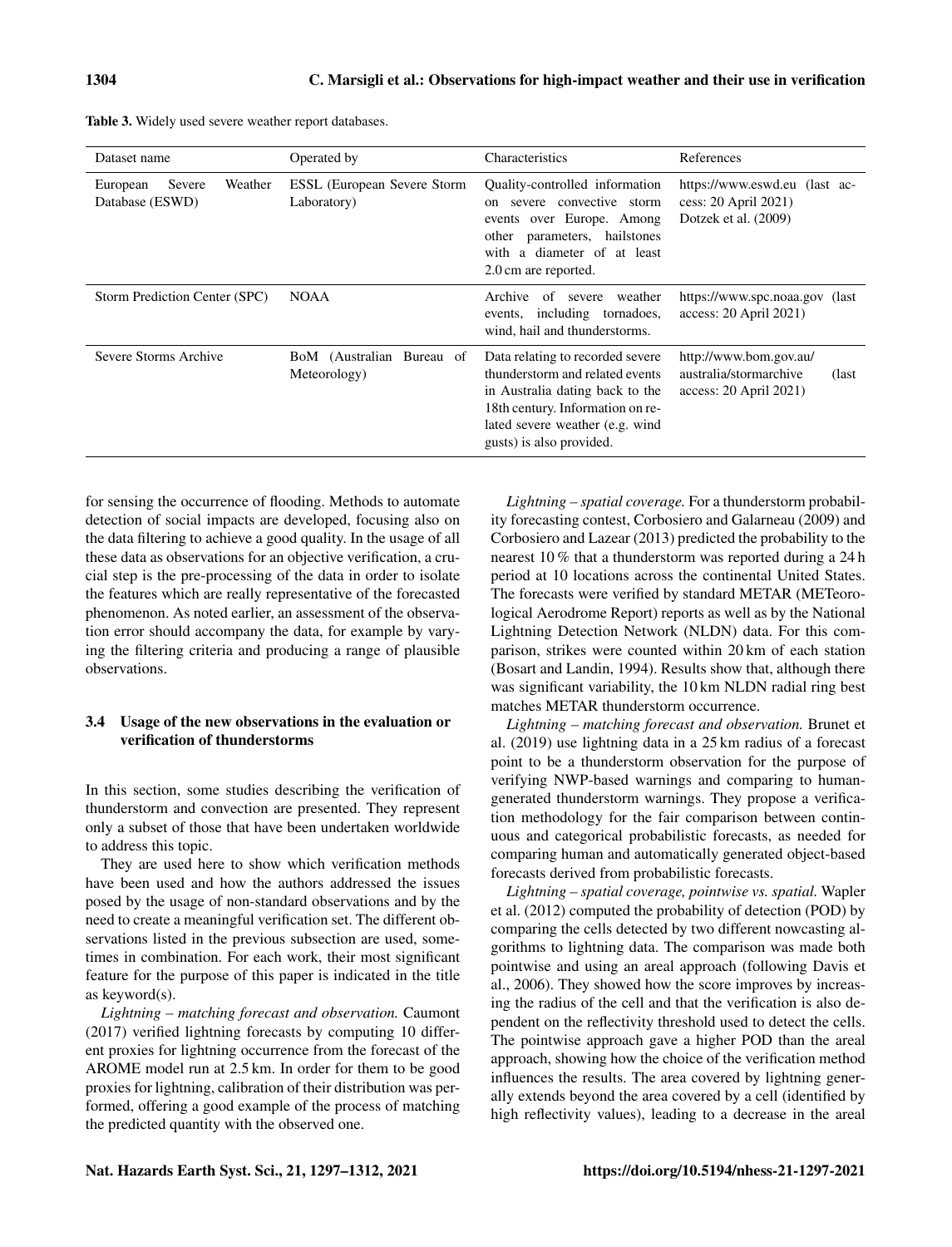POD. The false alarm ratio was computed only for the areal approach and considered the difficulty of counting the number of non-forecasted events in the pointwise approach. They also compared the detection of hail from the ESWD report with the cells detected by two nowcasting algorithms, but no scores were computed. As the authors pointed out, since observations of "no event" are not provided, it is difficult to compute scores resulting from the presence of "yes event" observations only.

*Lightning – spatial coverage, false alarms.* Lighting data were used for verification of nowcasting of thunderstorms from satellite data by Müller et al. (2017). They used a search radius of 50 km, within which at least two flashes in 10 min should be recorded in order to detect the event. A false alarm was identified when the nowcasted thunderstorm was not associated with a detected event.

*Lightning – spatial method.* In the work of de Rosa et al. (2017) extensive verification of thunderstorm nowcasting was performed against ATDnet lightning data over a large domain covering central and southern Europe using the MODE method (Davis et al., 2006; Bullock et al., 2016) of the MET (Model Evaluation Tools) verification package. The cells detected from the nowcasting algorithm were compared against lightning objects obtained by clustering the strikes.

*Combination of lightning and report data.* Wapler et al. (2015) performed a verification of warnings issued by the Deutscher Wetterdienst (DWD) for two convective events over Germany. They qualitatively compared warning areas against data from ESWD reports and lightning data. They also performed a quantitative comparison against lightning data via a contingency table for the two events. This approach could be extended to a larger dataset in order to perform a statistically robust verification.

*Combination of lightning and report data.* At ECMWF, two parameters, convective available potential energy (CAPE) and a composite CAPE–shear parameter, have recently been added to the extreme forecast index/shift of tails products (EFI/SOT), targeting severe convection. Verification is performed against datasets containing severe weather reports only and a combination of these reports with ATDnet lightning data (Tsonevsky et al., 2018). Verification results based on the area under the relative operating characteristic curve show high skill at discriminating between severe and non-severe convection in the medium range over Europe and the United States (Fig. 2). More generally, report data and lightning data were used to evaluate the performance of ECMWF systems in a collection of severe-weather-related case studies, including convection, for the period 2014–2019 (Magnusson, 2019).

*Satellite data – observation operator.* Wilson and Mittermaier (2009) employed a MSG-satellite-derived lifting index to evaluate the lifted index forecasted by the model, to verify regions of convective activity. The index can be computed only on cloud-free areas but, with respect to that derived from radiosoundings, has the advantage of much larger geographical coverage.

*Satellite data – observation operator.* Rempel et al. (2017) verified convective development in a convection-permitting model against satellite data. An observation operator was used to derive synthetic satellite images from the model. The computation of object-based metrics (SAL, Wernli et al., 2008) was performed after the identification of individual cloud objects within the considered domain both in the observed and synthetic satellite images.

*Satellite data – matching forecast and observation.* Deep convection in a convection-permitting model, compared to the one forecasted by a convection-parameterized model, was evaluated by Keller et al. (2015). The observables were satellite-derived cloud top pressure, cloud optical thickness, brightness temperature, outgoing longwave radiation and reflected solar radiation. They were used in combination to evaluate the characteristics of the convection. No objective verification was performed, but a categorization of the satellite products (Fig. 3) permits the use of these indicators for verification of cloud type and timing of convection.

*Evaluation from citizens used for verification.* MeteoSwiss carried out a subjective verification by beta testers of thunderstorm warnings issued for municipalities on mobile phones via app (Gaia et al., 2017). The forecast was issued in categories: "a developing/moderate/severe/very severe thunderstorm is expected in the next XX min in a given municipality". Probability of detection and false alarm ratio of the thunderstorm warnings were computed against beta-tester evaluation.

*Insurance data and emergency call data.* Schuster et al. (2005) analysed characteristics of Australian hailstorms using data of insurance claims costs, emergency calls and emergency service intervention, in addition to data from severe weather reports (Fig. 4). Rossi et al. (2013) used weather-related emergency reports archived in a database by the Ministry of the Interior in Finland to determine hazard levels for convective storms detected by radar, demonstrating the potential of these data especially for long-lasting storms.

*Emergency services data – matching forecast and observation.* Pardowitz and Göber (2017) compared convective cells detected by a nowcasting algorithm against data of fire brigade operations. In addition to the location and time of the alerts, the data included keywords associated with each operation, which permitted the selection of the weather-related operations relevant for this work (water damages and treerelated incidents). Pardowitz (2018) examined fire brigade operation data in the city of Berlin with respect to their correlation to severe weather.

*Airport operation data used in verification – matching forecast and observation.* A simple and effective verification framework for impact forecasts (in this case, probabilistic forecasts of thunderstorm risk) was demonstrated by Brown and Buchanan (2018) based on 2 years of data. The London terminal manoeuvering area (TMA) thunderstorm risk fore-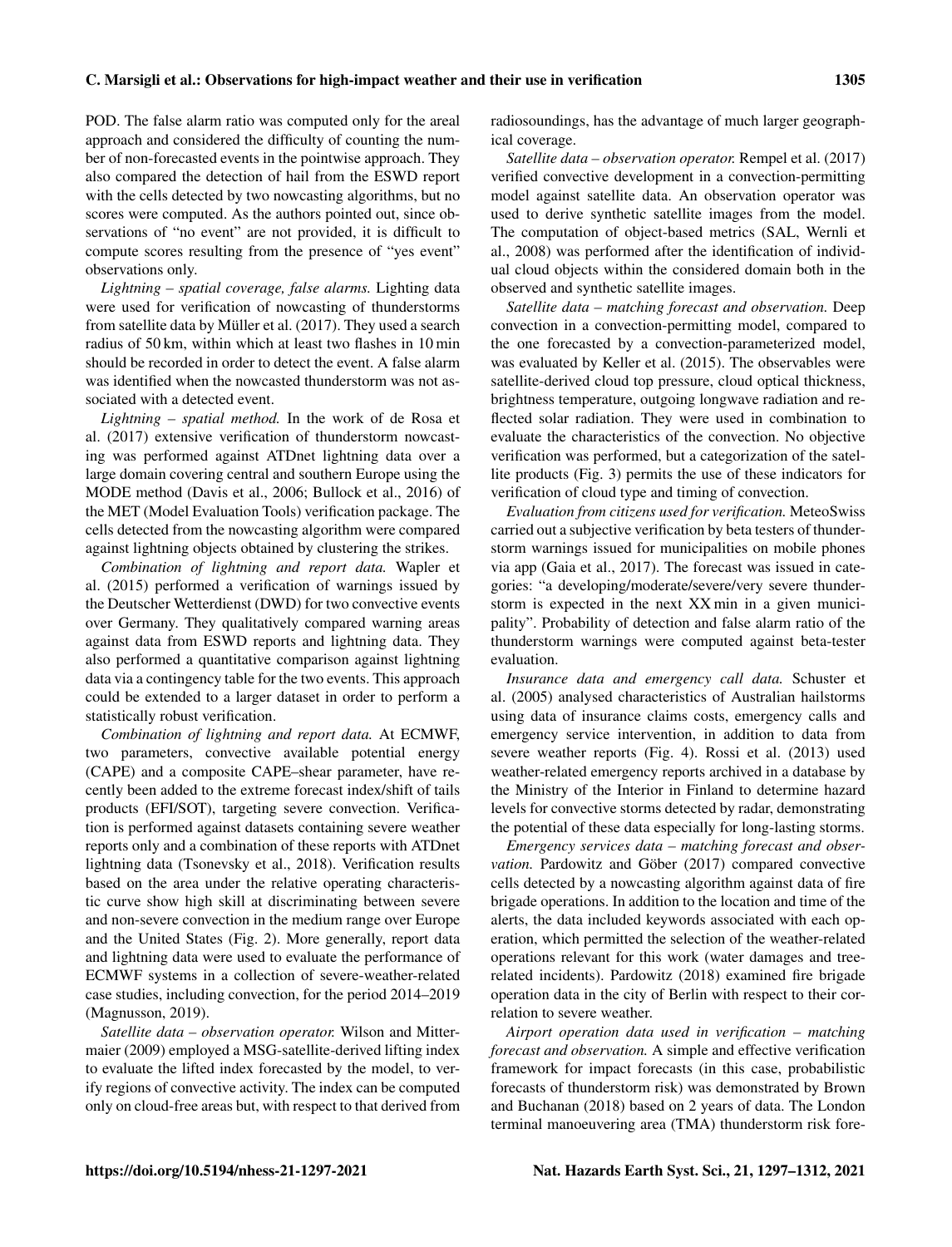

Figure 2. Area under the ROC curve for EFI for CAPE (left) and CAPE–shear (right) for Europe, compared against datasets containing severe weather reports only (red curves) and a combination of these reports with ATDnet lightning data (blue curves). From Tsonevsky et al. (2018).



Figure 3. Histograms of cloud frequency as a function of cloud optical thickness and cloud top pressure for (a) satellite data and (b–d) three simulations made with the COSMO model at  $12 \text{ km (b)}$  and  $2 \text{ km (c, d, the latter with enhanced microphysics scheme)}$  horizontal resolution. From Keller et al. (2015).

cast is a specific customer-oriented forecast with the purpose of providing early warning of convective activity in a particular area. The London TMA thunderstorm risk forecasts were verified for a range of thresholds against observations provided by the UK air navigation service provider (ANSP) of the delay in minutes (arrival, en route and alternative combined) and arrival flow rate experienced at airports across the London TMA. Applying thresholds to the delay in minutes and flow rate data received directly from the UK ANSP allows for categorization of each forecast period into a high or medium impact event. This process enables a simple  $2 \times 2$ contingency approach to be taken when verifying the forecasts. Brown and Buchanan (2018) analysed the results using relative operating characteristic (ROC) curves, reliability diagrams and economic value plots (e.g. Jolliffe and Stephenson, 2012).

## 4 High-impact weather: fog

The second high-impact weather phenomenon considered here is fog. According to the WMO definitions, fog is detected in observations when the visibility is below 1000 m, but in the context of high-impact weather different thresholds are often adopted, specific to the application of interest. NWP models generally are not efficient in predicting fog and visibility conditions near the surface (Steeneveld et al., 2015, since the stable boundary layer processes are typically not represented well in the NWP models. Therefore, for forecasting of fog/visibility, very-high-resolution (300 m grid) models are employed in some of the NWP centres (London Model in Met Office UK and Delhi Model in NCMRWF, India).

#### 4.1 Observations for fog

Fog and low stratus can be detected by surface or satellite observations. Problems of visibility measures from manual and automatic stations are described in Wilson and Mitter-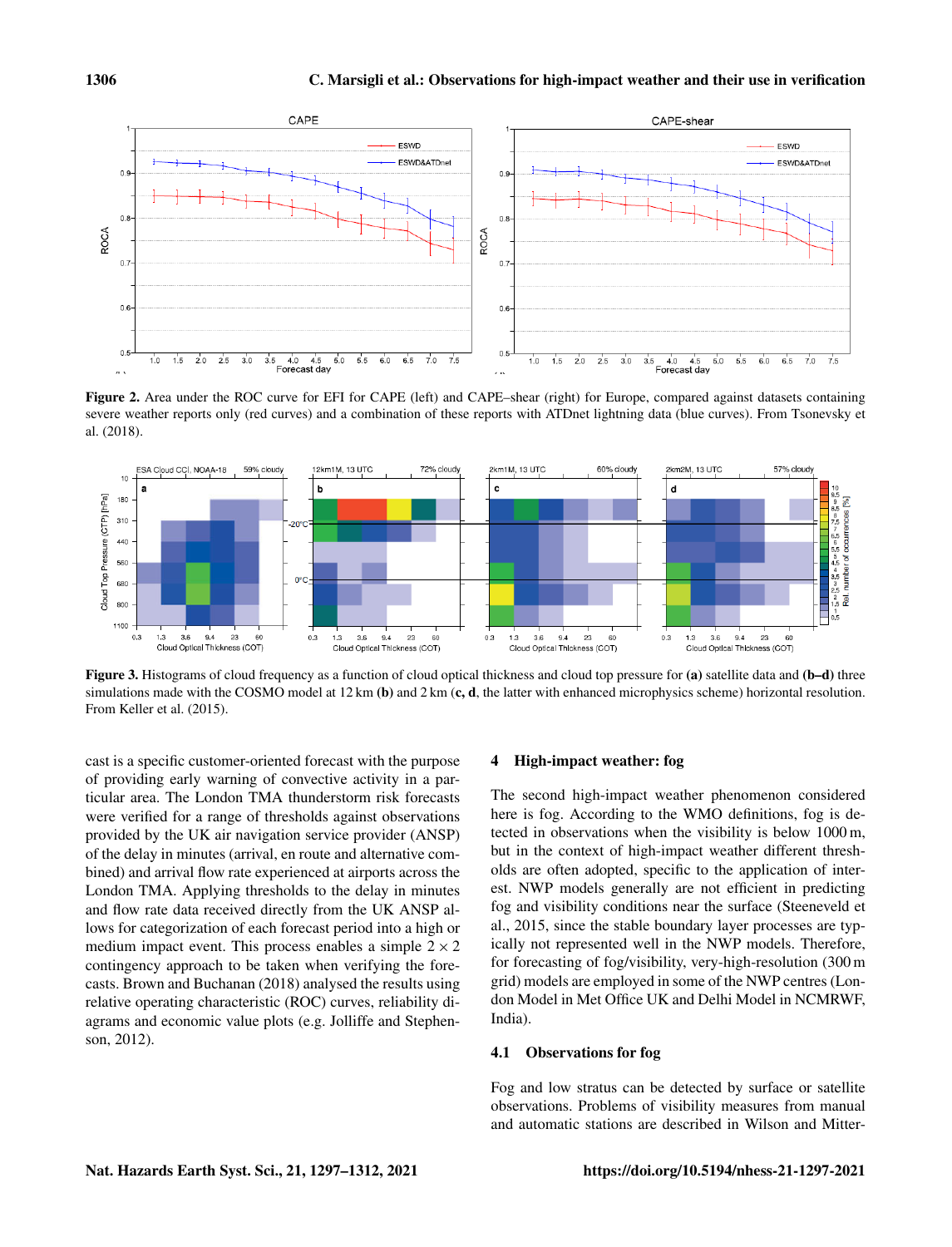

Figure 4. Affected area and storm paths derived from radar data (closed contours) with (a) hailstone sizes categorized according to their diameters in centimetres and (b) requests for assistance to the NSW State Emergency Service. From Schuster et al. (2005).

maier (2009). In principle, surface instruments can easily detect fog (e.g. visibility and cloud base height measurements). However, observation sites are sparsely distributed and do not yield a full picture of the spatial extent of fog. Satellite data can compensate because of the continuous spatial coverage they provide (Cermak and Bendix, 2008). The disadvantage of satellite data is the lack of observations when midand high-level clouds are present (Gultepe, 2007). Also, the precise horizontal and vertical visibility at the ground is difficult to assess based solely on satellite data. Satellite data alone cannot distinguish between fog and low stratus, because it cannot be determined if the cloud base reaches the surface. Therefore, detection methods usually include both phenomena. Satellite data are used for the detection of fog in several weather centres during the monitoring phase of operational practice. As an example, in India, fog is monitored using satellite maps from fog detection algorithms developed for the INSAT-3D satellite of the Indian Space Research Organization (ISRO). Published evaluations of model outputs for the prediction of fog employing satellite images have mainly taken a case study approach (e.g. Müller et al., 2010; Capitanio, 2013). Only few studies employed satellite data in an objective verification framework, using spatial verification methods.

## The EUMETSAT NWC-SAF example

The Satellite Application Facility for supporting NoWCasting and very-short-range forecasting (NWC-SAF) of EU-METSAT provides cloud mask (CMa) and cloud type (CT) products. In CMa, a multispectral thresholding technique is used to classify each grid point. The thresholds are determined from satellite-dependent lookup tables using as input the viewing geometry (sun and satellite viewing angles), NWP model forecast fields (surface temperature and total atmospheric water vapour content) and ancillary data (elevation and climatological maps). With the CT mask a cloud type category is attributed to the clouds detected by the CMa. To assess the cloud height, the brightness temperature of a cloud at 10.8 µm is compared to a NWP forecast of air temperature at various pressure levels. The CMa followed by the CT application classifies each grid point as one of the listed categories (Derrien and Le Gléau, 2005). The points (or areas) that are labelled as fog can be used quantitatively, for example as a dichotomous (fog/no fog) value.

The 24 h Microphysics RGB (red–green–blue; description available at [http://www.eumetrain.org,](http://www.eumetrain.org) last access: 20 April 2021) makes use of three window channels of MSG: 12.0, 10.8 and 8.7 µm. This product has been tuned for detection of low-level water clouds and can be used day and night throughout the year. In the 24 h Microphysics RGB product fog and low clouds are represented by light green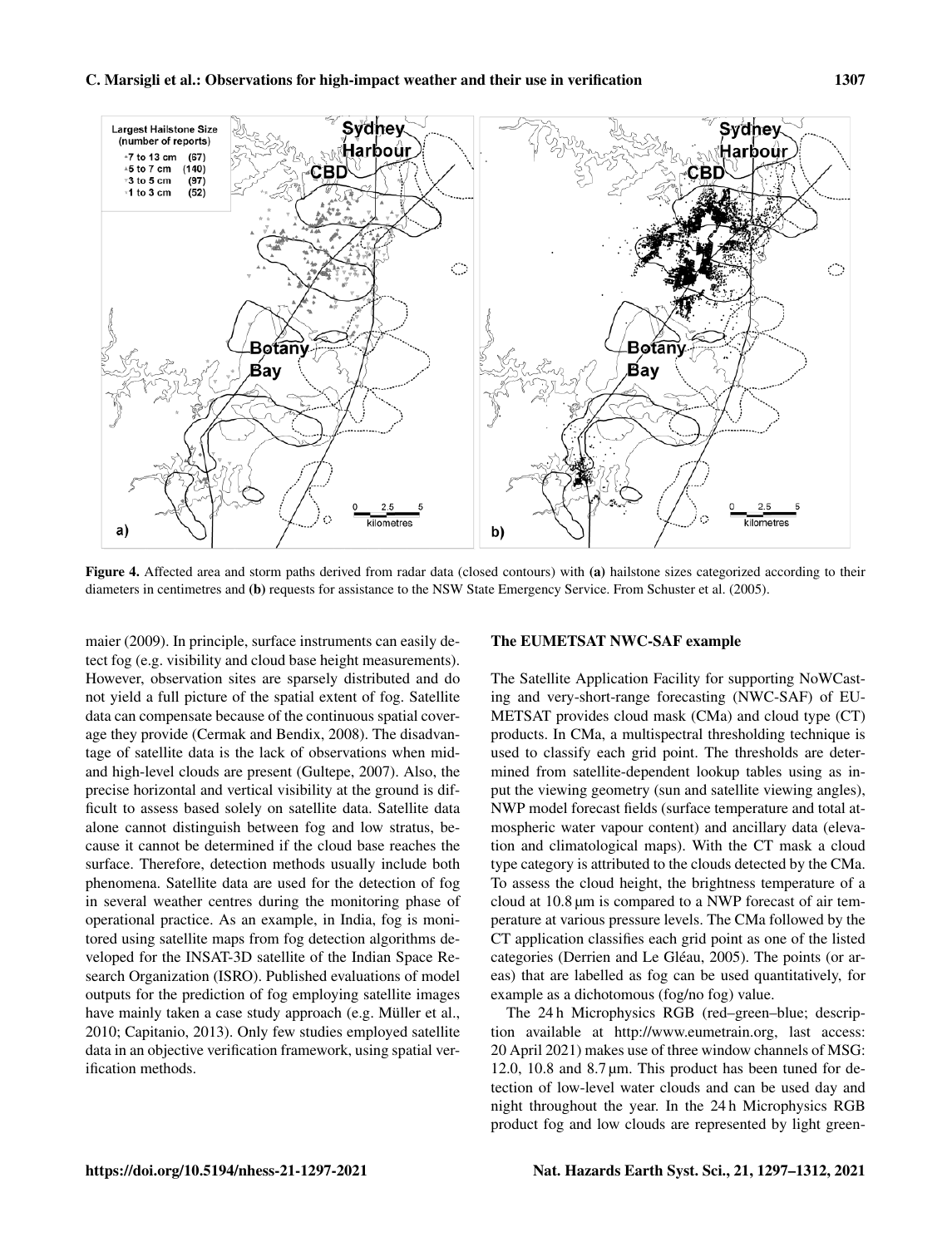ish/yellowish colours. Transparent appearance (sometimes with grey tones) indicates a relatively thin, low feature that is likely fog. In order to use this product for fog and low-cloud detection as an observation in a verification process, a mask could be created, where pixels with light greenish/yellowish colours are set to the value of 1 and all other colours set to 0.

Other centres developed different algorithms for similar purposes: NOAA developed GEOCAT (Geostationary Cloud Algorithm Test-bed), which, among others, provides estimates fog probability from satellite. Thresholds should be applied to the probabilities in order to perform verification of model fog forecasts.

# 4.2 Usage of the new observations in the evaluation or verification of fog

Some studies demonstrating the verification of fog forecasts are briefly described below. Depending on the observation they use and on the purpose of the verification, pointwise or spatial verification methods are adopted. In addition, there is a distinction, depending on the purpose of verification, between model-oriented and user-oriented methods. Spatial verification, e.g. using objects, or allowing for some sort of spatial shift, can be informative for modellers and as a general guidance for users. If a user needs information about performance at a particular location only (e.g. an airport), it does not matter whether the fog that was missed in the forecast was correctly predicted at a nearby location. For this user, classical pointwise verification measures are still the most relevant. However, with the increased use of probabilistic forecasts (to be recommended especially in the case of fog) this distinction blurs somewhat, because the nearby correct forecast is likely to indirectly show up in the probabilistic scores of a given location. The work presented is organized as pointwise or spatial verification methods.

## 4.2.1 Pointwise verification

Zhou and Du (2010) verified probabilistic and deterministic fog forecasts from an ensemble at 13 selected locations in China, where fog reports were regularly available. The forecast at the nearest model grid point was verified against observations over a long period. Boutle et al. (2016) performed an evaluation of the fog forecasted by a very-high-resolution run (333 m) of the Unified Model over the London area. Verification was made at three locations where measurements were available: two visibility sensors at two nearby airports and manual observations made at London city. Bazlova et al. (2019) presented the results of the verification of fog predicted with a nowcasting system at three airports in Russia, in the framework of the WMO Aviation Research Demonstration Project (AvRDP). Indices from the contingency table were computed against observations available from aviation weather observation stations.

Terminal area forecasts (TAFs) give information about the expected conditions of wind, visibility, significant weather and clouds at airports. Mahringer (2008) summarized a novel strategy to verify TAFs using different types of change groups, where the forecaster gives a range of possible values valid for a time interval. A TAF thus contains a range of forecast conditions for a given interval. In this approach, time and meteorological state constraints are relaxed in verification. To evaluate the correctness of a forecast range, the highest (or most favourable) and lowest (or most adverse) conditions valid for each hour of the TAF are taken for verification. For this purpose, all observations within the respective hour are used (METAR and SPECI), which span a range of observed conditions. For each hour, two comparisons are made: the highest observed value is used to score the highest forecast value, and the lowest observed value is used to score the lowest forecast value. Entries are made accordingly into two contingency tables which are specific for weather element and lead time.

From a model-oriented verification point of view of fog and visibility, aiming at improving the modelling components, generally the focus is on how accurately the model reproduces ground and surface properties, surface layer meteorology, near-surface fluxes, atmospheric profiles, and aerosol and fog optical properties. Ghude et al. (2017) give details of an observation field campaign for the study of fog over Delhi in India. Such campaigns allow not only verification of various surface, near-surface and upper-air conditions, but also allow calibration of models or the application of statistical methods to improve raw model forecasts at stations of high interest (e.g. airports). Micro-meteorological parameters like soil temperature and moisture, near-surface fluxes of heat, water vapour, and momentum in the very-high-resolution models (London Model and Delhi Model; 330 m grid resolution) could be verified using the field data.

#### 4.2.2 Spatial verification using satellite data

Morales et al. (2013) verified fog and low-cloud simulations performed with the AROME model at 2.5 km horizontal resolution using the object-oriented SAL measure (Wernli et al., 2008). The comparison was made against the Cloud Type product of NWC-SAF. Roux (2017) subjectively verified ACCESS model forecasts of fog fraction in the vicinity of Perth, Australia, against fog probability estimated from Himawari-8 geostationary satellite data using the GEOCAT package mentioned earlier.

Westerhuis et al. (2018) and Ehrler (2018) used a different satellite-based method for fog detection. The detection method calculates a low-liquid-cloud confidence level (CCL method) from the difference between two infrared channels  $(12.0$  and  $8.7 \,\text{\mu m}$ ) from Meteosat Second Generation with a spatial resolution of about 3 km. The grid points are also filtered for high- and mid-level clouds using the Cloud Type product information from the NWC-SAF data. The CCL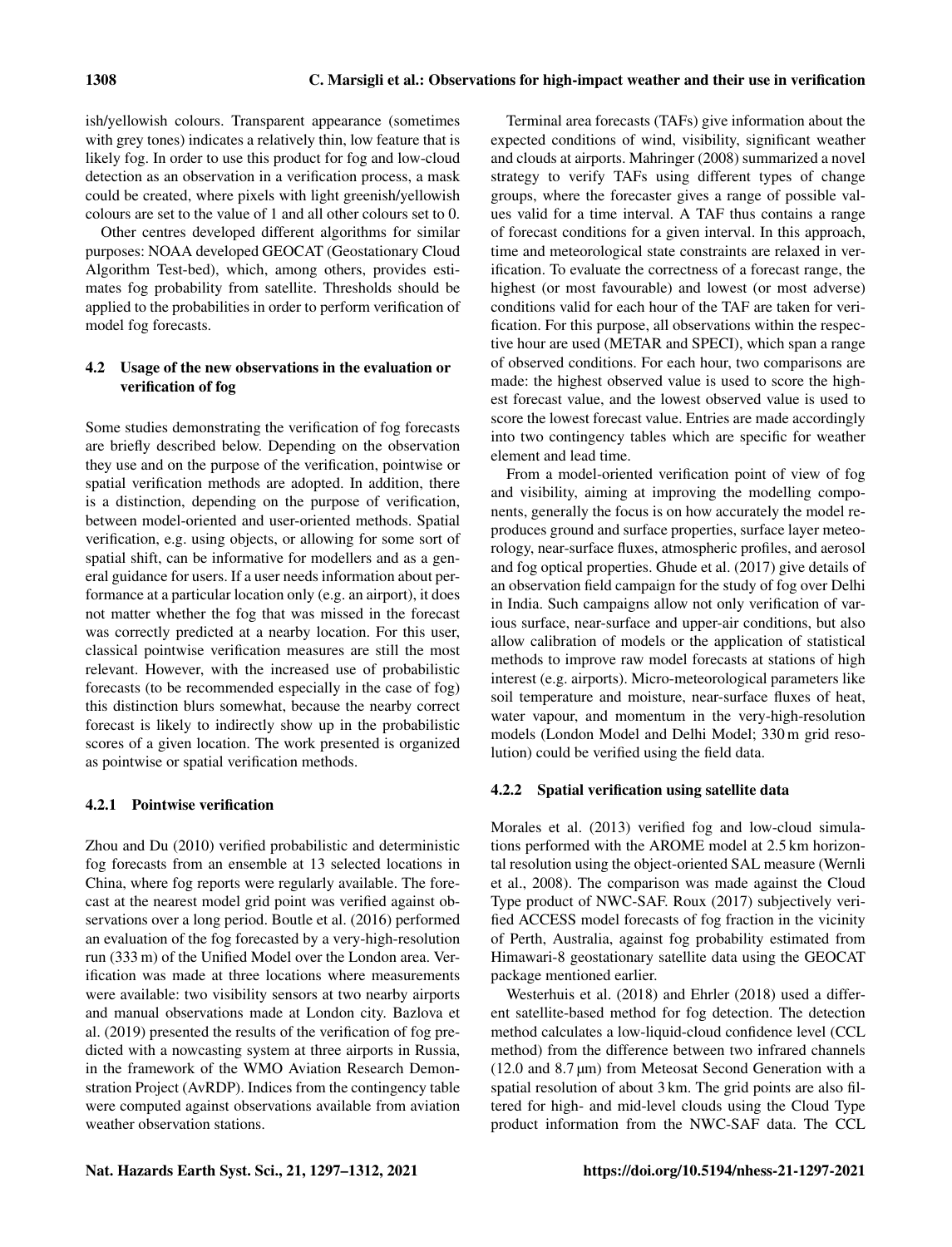satellite data ensures consistent day- and nighttime detection of fog, in contrast to the NWC-SAF cloud detection, which was also tested as a reference. Cases with high- and mid-level clouds must be excluded. The same method for fog detection was also used in Hacker and Bott (2018), who studied the modelling of fog with the COSMO model in the Namib Desert. Ehrler (2018) verified the fog forecasted by the COSMO model using the fractions skill score (Roberts and Lean, 2007). First, grid points with high- or mid-level clouds were filtered, both in the CCL satellite and in the COSMO model data. Then, the score was computed on the remaining points. The CCL satellite data are not binary but rather ranges from 0 to 1; therefore, an adequate CCL threshold above which a grid point is assumed as fog needed to be determined. For this purpose, the fractions skill score (FSS) was calculated for different thresholds (0.5–0.8) in the CCL satellite data, leading to the choice of a threshold of 0.7.

In order to verify fog extent, measures considering the area impacted by a phenomenon could be employed, as for example the Spatial Probability Score (SPS) introduced by Goessling and Jung (2018).

## 5 Final considerations

This paper reviews non-standard observations and proposes that they be used in objective verification of forecasts of high-impact weather. Apart from the description of the data sources, their advantages and critical issues with respect to their usage in forecast verification are highlighted. Some verification studies employing these data, sometimes only qualitatively, are presented, showing the (potential) usefulness of the new observations for the verification of high-impact weather forecasts.

Several data sources are not new in other contexts but have not been routinely applied for objective forecast verification. For example, some data are well established as sources of information for nowcasting and monitoring of high-impact weather. Others are used in the assessment of the impacts related to severe weather. In this paper, the element of novelty is given by reviewing these observations in a unique framework, addressing the community of NWP verification, and aiming at stimulating the usage of these observations for the objective verification of high-impact weather and of specific weather phenomena. In this context, this work proposes to establish or reinforce the bridge between the nowcasting and the impact communities on one side and the NWP community on the other side. In particular, a closer cooperation with nowcasting groups is suggested, because of their experience in developing products for the detection of high-impact weather phenomena. This cooperation would allow for the identification of nowcasting objects and algorithms which can be used as pseudo-observations for forecast verification.

The possibility offered by non-standard types of observations generated through human activities, such as reports of severe weather, impact data (emergency calls, emergency services, insurance data) and crowdsourcing data, could be extended to many more data sources. For example, no studies referenced here made use of weather-related data which can be collected automatically when a car is driving (e.g. condition of the road with respect to icing), but their potential for forecast verification has already been foreseen (Riede et al., 2019), though not yet in a mature stage. Other possibilities are offered by new impact data (e.g. the effect of the weather on agriculture) or by the exploitation of the huge amount of information available in the social networks.

Performing verification of phenomena using new types of observations requires that the matching between forecasted and observed quantities be addressed first. The paper highlights, in reviewing the referenced works, how the matching between forecast and new observations has been performed by those authors, in order to provide the reader with useful indications of when the same observations, or even other observations with similar characteristics, could be used in verification.

The assessment of the data quality and of the uncertainty associated with the observations is part of this verification. The usage of multiple data sources is suggested as a way to take into account this issue. As we have seen, few studies follow this approach.

Finally, high-impact weather verification requires an approach to the verification problem where the exact matching between forecast and observation is rarely possible; therefore verification naturally tends to follow fuzzy and/or spatial approaches. In some studies, spatial verification methods already established for the verification using standard observations for rainfall (SAL, MODE, FSS) have been applied also with non-standard observations. Following this approach, the full range of spatial methods may be applied in this context, depending on the characteristics of the specific phenomenon and the observation used. Since this is a relatively new field of application for the objective verification, it is not known which is the most suitable method for each phenomenon/observations case, but the reader is invited to consider the hints provided by the authors who first entered this realm and expand on them.

This paper does not provide an exhaustive review of all possible new observations potentially usable for the verification of high-impact weather forecast, but it seeks to provide the NWP verification community with an organic starter package of information about new observations, their characteristics and hints for their usage in verification. This information should serve as a basis to consolidate the practice of the verification of high-impact weather phenomena, stimulating the search, for each specific verification purpose, of the most appropriate observations.

*Data availability.* No data sets were used in this article.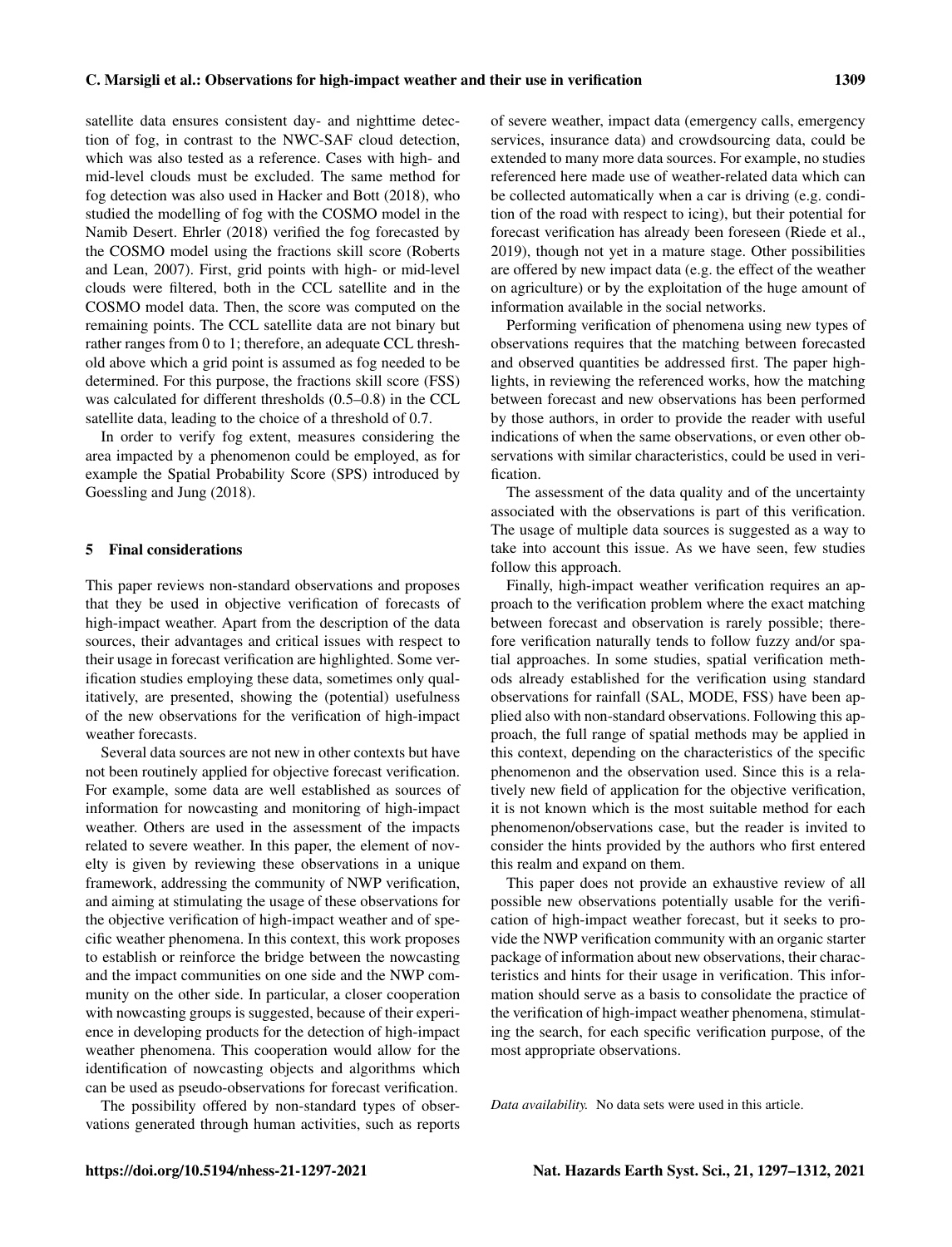*Author contributions.* The work was conceived by CM. CM carried out the investigation, with contributions from all the authors. The methodology was devised by CM and EE. CM drafted the article. The writing, reviewing and editing were made by CM, EE and EG, with contributions from MM and CASC.

*Competing interests.* The authors declare that they have no conflict of interest.

*Acknowledgements.* The first author thanks Kathrin Wapler (DWD) for constructive discussions and for reviewing an early version of the manuscript. Miria Celano (Arpae) and the colleagues of the Verification Working Group of the COSMO consortium are acknowledged as well for useful discussions.

We are grateful to Nanette Lomarda and Estelle De Coning from WWRP for the support given to the WWRP/WGNE Joint Working Group on Forecast Verification Research (JWGFVR) of the WMO.

Barbara Brown and Tomeu Rigo, who reviewed the paper, are thanked for their comments and suggestions, which helped make the paper more focussed and clear.

*Review statement.* This paper was edited by Maria-Carmen Llasat and reviewed by Barbara Brown and Tomeu Rigo.

#### References

- Anderson, G. and Klugmann, D.: A European lightning density analysis using 5 years of ATDnet data, Nat. Hazards Earth Syst. Sci., 14, 815–829, https://doi.org[/10.5194/nhess-14-815-2014,](https://doi.org/10.5194/nhess-14-815-2014) 2014.
- Barras, H., Hering, A., Martynov, A., Noti, P.-A., Germann, U., and Martius, O.: Experiences with > 50 000 crowdsourced hail reports in Switzerland, B. Am. Meteorol. Soc., 100, 1429–1440, https://doi.org[/10.1175/BAMS-D-18-0090.1,](https://doi.org/10.1175/BAMS-D-18-0090.1) 2019.
- Bazlova, T., Bocharnikov, N., and Solonin, A.: Aviation operational nowcasting systems, 3rd European Nowcasting Conference, Madrid, 24–26 April 2019, available at: [https://enc2019.](https://enc2019.aemet.es/) [aemet.es/](https://enc2019.aemet.es/) (last access: 21 April 2021), 2019.
- Ben Bouallegue, Z., Haiden, T., Weber, N. J., Hamill, T. M., and Richardson, D. S.: Accounting for Representativeness in the Verification of Ensemble Precipitation Forecasts, Mon. Weather Rev., 148, 2049–2062, https://doi.org[/10.1175/MWR-](https://doi.org/10.1175/MWR-D-19-0323.1)[D-19-0323.1,](https://doi.org/10.1175/MWR-D-19-0323.1) 2020.
- Betz, H. D., Schmidt, K., Laroche, P., Blanchet, P., Oettinger, W. P., Defer, E., Dziewit, Z., and Konarski, J.: LINET – An international lightning detection network in Europe, Atmos. Res., 91, 564–573, https://doi.org[/10.1016/j.atmosres.2008.06.012,](https://doi.org/10.1016/j.atmosres.2008.06.012) 2009.
- Blakeslee, R. and Koshak, W.: LIS on ISS: Expanded Global Coverage and Enhanced Applications, The Earth Observer, 28, 4–14, 2016.
- Bosart, L. F. and Landin, M. G.: An assessment of thunderstorm probability forecasting skill, Weather Forecast., 9, 522–531, https://doi.org[/10.1175/1520-](https://doi.org/10.1175/1520-0434(1994)009<0522:AAOTPF>2.0.CO;2) [0434\(1994\)009<0522:AAOTPF>2.0.CO;2,](https://doi.org/10.1175/1520-0434(1994)009<0522:AAOTPF>2.0.CO;2) 1994.
- Boutle, I. A., Finnenkoetter, A., Lock, A. P., and Wells, H.: The London Model: forecasting fog at 333 m resolution, Q. J. Roy. Meteor. Soc., 142, 360–371, https://doi.org[/10.1002/qj.2656,](https://doi.org/10.1002/qj.2656) 2016.
- Brown, K. and Buchanan, P.: An objective verification system for thunderstorm risk forecasts, Meteorol. Appl., 26, 140–152, https://doi.org[/10.1002/met.1748,](https://doi.org/10.1002/met.1748) 2018.
- Brunet, D., Sills, D., and Driedger, N.: On the evaluation of probabilistic thunderstorm forecasts and the automated generation of thunderstorm threat areas during Environment Canada Pan Am Science Showcase, Weather Forecast., 34, 1295–1319, https://doi.org[/10.1175/WAF-D-19-0011.1,](https://doi.org/10.1175/WAF-D-19-0011.1) 2019.
- Bullock, R. G., Brown, B. G., and Fowler, T. L.: Method for Object-Based Diagnostic Evaluation, NCAR Technical Note NCAR/TN-532+STR, 84 pp., https://doi.org[/10.5065/D61V5CBS,](https://doi.org/10.5065/D61V5CBS) 2016.
- Capitanio, M.: Occurrence and forecast of low stratus clouds over Switzerland, Master's thesis, Eidgenössische Technische Hochschule, Zürich, 2013.
- Caumont, O.: Towards quantitative lightning forecasts with convective-scale Numerical Weather Prediction systems, Aeronautical Meteorology scientific conference, 6–10 November 2017, Meteo-France, Toulouse, France, 2017.
- Cermak, J. and Bendix, J.: A novel approach to fog/low stratus detection using Meteosat 8 data, Atmos. Res., 87, 279–292, https://doi.org[/10.1016/j.atmosres.2007.11.009,](https://doi.org/10.1016/j.atmosres.2007.11.009) 2008.
- Corbosiero, K. L. and Galarneau, T. J.: Verification of a daily thunderstorm probability forecast contest using the National Lightning Detection Network, 23rd Conference on Weather Analysis and Forecasting, 1–5 June, Omaha, Nebraska, 2009.
- Corbosiero, K. L. and Lazear, R. A.: Verification of thunderstorm occurrence using the National Lightning Detection Network, Sixth Conference on the Meteorological Applications of Lightning Data, 6–10 January, Austin, Texas, available at: [http://www.](http://www.atmos.albany.edu/facstaff/kristen/tsclimo/tsclimo.html) [atmos.albany.edu/facstaff/kristen/tsclimo/tsclimo.html](http://www.atmos.albany.edu/facstaff/kristen/tsclimo/tsclimo.html) (last access: 21 April 2021), 2013.
- Cummins, K. L. and Murphy, M. J.: An overview of lightning locating systems: history, techniques, and data uses, with an in-depth look at the U.S. NLDN, IEEE Transaction on Electromagnetic Compatibility, 51, 499–518, https://doi.org[/10.1109/TEMC.2009.2023450,](https://doi.org/10.1109/TEMC.2009.2023450) 2009.
- Davis, C. A., Brown, B. G., and Bullock, R. G.: Object-based verification of precipitation forecasts. Part I: Methodology and application to mesoscale rain areas, Mon. Weather Rev., 134, 1772– 1784, https://doi.org[/10.1175/MWR3145.1,](https://doi.org/10.1175/MWR3145.1) 2006.
- De Coning, E., Gijben, M., Maseko, B., and Van Hemert, L.: Using satellite data to identify and track intense thunderstorms in south and southern Africa, S. Afr. J. Sci., 111, 1–9, 2015.
- de Rosa, M., Picchiani, M., Sist, M., and Del Frate, F.: A novel multispectral algorithm for the detection, tracking and nowcasting of the thunderstorms using the Meteosat Second Generation images, 2nd European Nowcasting Conference, Offenbach, 3– 5 May 2017, available at: <http://eumetnet.eu/enc-2017/> (last access: 21 April 2021), 2017.
- Derrien, M. and Le Gléau, H.: MSG/SEVIRI cloud mask and type from SAFNWC, Int. J. Remote S., 26, 4707–4732, https://doi.org[/10.1080/01431160500166128,](https://doi.org/10.1080/01431160500166128) 2005.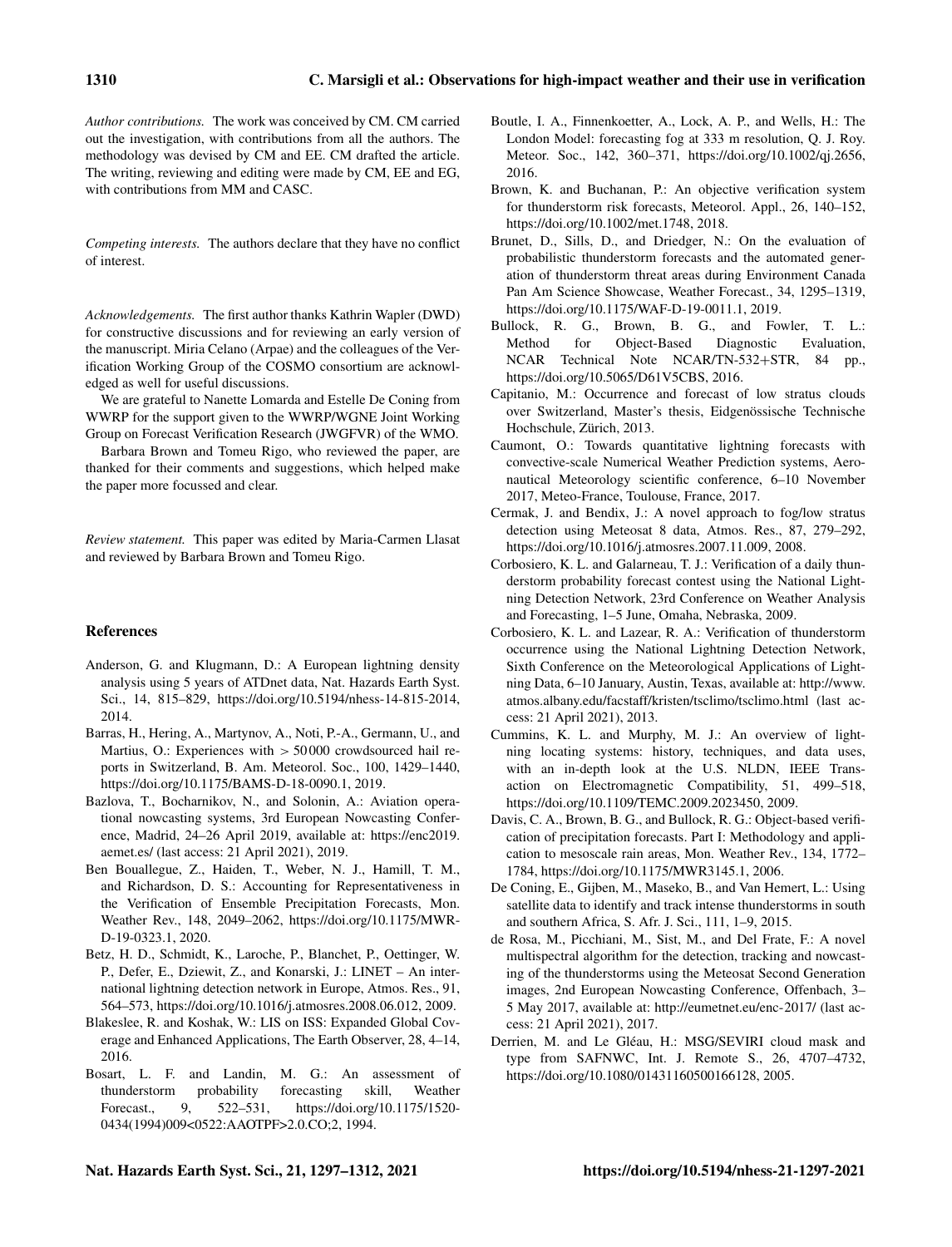#### C. Marsigli et al.: Observations for high-impact weather and their use in verification 1311

- Dorninger, M., Ghelli, A., and Lerch, S.: Editorial: Recent developments and application examples on forecast verification, Met. Apps., 27, 1–3, https://doi.org[/10.1002/met.1934,](https://doi.org/10.1002/met.1934) 2020.
- Dotzek, N., Groenemeijer, P., Feuerstein, B., and Holzer, A. M.: Overview of ESSL's severe convective storm research using the European Severe Weather Database ESWD, Atmos. Res., 93, 575–586, https://doi.org[/10.1016/j.atmosres.2008.10.020,](https://doi.org/10.1016/j.atmosres.2008.10.020) 2009.
- Ebert, E. E.: Fuzzy verification of high-resolution gridded forecasts: a review and proposed framework, Met. Apps., 15, 51–64, https://doi.org[/10.1002/met.25,](https://doi.org/10.1002/met.25) 2008.
- Ehrler, A.: A methodology for evaluating fog and low stratus with satellite data, Master Thesis, ETH Zürich, Department of Earth Sciences, Zürich, 2018.
- Flora, M. L., Skinner, P. S., Potvin, C. K., Reinhart, A. E., Jones, T. A., Yussouf, N., and Knopfmeier, K. H.: Object-Based Verification of Short-Term, Storm-Scale Probabilistic Mesocyclone Guidance from an Experimental Warnon-Forecast System, Weather Forecast., 34, 1721–1739, https://doi.org[/10.1175/WAF-D-19-0094.1,](https://doi.org/10.1175/WAF-D-19-0094.1) 2019.
- Gaia, M., Della Bruna, G., Hering, A., Nerini, D., and Ortelli, V.: Hybrid human expert and machine-based thunderstorm warnings: a novel operation nowcasting system for severe weather at MeteoSwiss, 2nd European Nowcasting Conference, Offenbach, 3–5 May 2017, available at: <http://eumetnet.eu/enc-2017/> (last access: 21 April 2021), 2017.
- Ghude, S. D., Bhat, G. S., Prabhakaran, T., Jenamani, R. K., Chate, D. M., Safai, P. D., Karipot, A. K., Konwar, M., Pithani, P., Sinha, V., Rao, P. S. P., Dixit, S. A., Tiwari, S., Todekar, K., Varpe, S., Srivastava, A. K., Bisht, D. S., Murugavel, P., Ali, K., Mina, U., Dharua, M., Rao, J. Y., Padmakumari, B., Hazra, A., Nigam, N., Shende, U., Lal, D. M., Chandra, B. P., Mishra, A. K., Kumar, A., Hakkim, H., Pawar, H., Acharja, P., Kulkarni, R., Subharthi, C., Balaji, B., Varghese, M., Bera, S., and Rajeevan, M.: Winter fog experiment over the Indo-Gangetic plains of India, Curr. Sci. India, 112, 767–784, https://doi.org[/10.18520/cs/v112/i04/767-](https://doi.org/10.18520/cs/v112/i04/767-784) [784,](https://doi.org/10.18520/cs/v112/i04/767-784) 2017.
- Gijben, M.: The Lightning Climatology of South Africa, S. Afr. J. Sci., 108, 740, 2012.
- Gijben, M. and De Coning, E.: Using Satellite and Lightning Data to Track Rapidly Developing Thunderstorms in Data Sparse Regions, Atmosphere, 8, 67, https://doi.org[/10.3390/atmos8040067,](https://doi.org/10.3390/atmos8040067) 2017.
- Gilleland, E., Ahijevych, D., Brown, B. G., Casati, B., and Ebert, E. E.: Intercomparison of Spatial Forecast Verification Methods, Weather Forecast., 24, 1416–1430, https://doi.org[/10.1175/2009WAF2222269.1,](https://doi.org/10.1175/2009WAF2222269.1) 2009.
- Goessling, H. F. and Jung, T.: A probabilistic verification score for contours: Methodology and application to Artic ice-edge forecasts, Q. J. Roy. Meteor. Soc., 144, 735–743, https://doi.org[/10.1002/qj.3242,](https://doi.org/10.1002/qj.3242) 2018.
- Gultepe, I.: Fog and Boundary Layer Clouds: Introduction, in: Fog and Boundary Layer Clouds: Fog Visibility and Forecasting, edited by: Gultepe, I., Pageoph Topical Volumes, Birkhäuser, Basel, https://doi.org[/10.1007/978-3-7643-8419-7\\_1,](https://doi.org/10.1007/978-3-7643-8419-7_1) 2007.
- Hacker, M. and Bott, A.: Modeling the spatial and temporal variability of fog in the Namib Desert with COSMO-PAFOG, IC-CARUS 2018, 26–28 February, DWD, Offenbach, Germany, 2018.
- Harrison, S., Potter, S., Prasanna, R., Doyle, E. E. H., and Johnston, D.: Volunteered Geographic Information for people-centred severe weather early warning: A literature review, The Australasian Journal of Disaster and Trauma Studies, 24, 3–21, 2020.
- Hitchens, N. M., Brooks, H. E., and Kay, M. P.: Objective Limits on Forecasting Skill of Rare Events, Weather Forecast., 28, 525– 534, https://doi.org[/10.1175/WAF-D-12-00113.1,](https://doi.org/10.1175/WAF-D-12-00113.1) 2013.
- Holzer, A. M. and Groenemeijer, P.: Report on the testing of EUMETSAT NWC-SAF products at the ESSL Testbed 2017, available at: [https://www.essl.org/media/Testbed2017/](https://www.essl.org/media/Testbed2017/20170929ESSLTestbedReportforNWCSAFfinal.pdf) [20170929ESSLTestbedReportforNWCSAFfinal.pdf](https://www.essl.org/media/Testbed2017/20170929ESSLTestbedReportforNWCSAFfinal.pdf) (last access: 21 April 2021), 2017.
- Jolliffe, I. T. and Stephenson, D. B.: Forecast Verification: A Practitioner's Guide in Atmospheric Science, Second Edition, John Wiley & Sons, Ltd, The Atrium, Southern Gate, Chichester, West Sussex, PO19 8SQ, UK, https://doi.org[/10.1002/9781119960003,](https://doi.org/10.1002/9781119960003) 2012.
- Keller, M., Fuhrer, O., Schmidli, J., Stengel, M., Stöckli, R., and Schär, C.: Evaluation of convection-resolving models using satellite data: The diurnal cycle of summer convection over the Alps, Meteorol. Z., 25, 165–179, https://doi.org[/10.1127/metz/2015/0715,](https://doi.org/10.1127/metz/2015/0715) 2015.
- Magnusson, L.: Collection of Severe Weather Event articles from ECMWF Newsletters 2014–2019, ECMWF, Reading, UK, available at: [https://www.ecmwf.int/sites/default/files/](https://www.ecmwf.int/sites/default/files/medialibrary/2019-04/ecmwf-nl-severe-events.pdf) [medialibrary/2019-04/ecmwf-nl-severe-events.pdf](https://www.ecmwf.int/sites/default/files/medialibrary/2019-04/ecmwf-nl-severe-events.pdf) (last access: 21 April 2021), 2019.
- Mahringer, G.: Terminal aerodrome forecast verification in Austro Control using time windows and ranges of forecast conditions, Meteorol. Appl., 15, 113–123, https://doi.org[/10.1002/met.62,](https://doi.org/10.1002/met.62) 2008.
- Mäkelä, A., Tuomi, T. J., and Haapalainen, J.: A decade of high-latitude lightning location: Effects of the evolving location network in Finland, J. Geophys. Res., 115, D21124, https://doi.org[/10.1029/2009JD012183,](https://doi.org/10.1029/2009JD012183) 2010.
- Marsigli, C., Alferov, D., Astakhova, E., Duniec, G., Gayfulin, D., Gebhardt, C., Interewicz, W., Loglisci, N., Marcucci, F., Mazur, A., Montani, A., Tsyrulnikov, M., and Walser, A.: Studying perturbations for the representation of modeling uncertainties in Ensemble development (SPRED Priority Project): Final Report, COSMO Technical Report No. 39, https://doi.org[/10.5676/DWDpub/nwv/cosmo-tr39,](https://doi.org/10.5676/DWDpub/nwv/cosmo-tr39) 2019.
- Morales, G., Calvo, J., Román-Cascón, C., and Yagüe, C.: Verification of fog and low cloud simulations using an object oriented method, Assembly of the European Geophysical Union (EGU), Vienna, Austria, 7–12 April, EGU2013-8474, 2013.
- Müller, M. D., Masbou, M., and Bott, A.: Three-dimensional fog forecasting in complex terrain, Q. J. Roy. Meteor. Soc., 136, 2189–2202, https://doi.org[/10.1002/qj.705,](https://doi.org/10.1002/qj.705) 2010.
- Müller, R., Haussler, S., Jerg, M., Asmus, J., Hungershöfer, K., and Leppelt, T.: SATICUS - Satellite based detection of thunderstorms (Cumulonimbus Cb), 2nd European Nowcasting Conference, Offenbach, 3–5 May 2017, available at: [http://eumetnet.](http://eumetnet.eu/enc-2017/) [eu/enc-2017/](http://eumetnet.eu/enc-2017/) (last access: 21 April 2021), 2017.
- Pardowitz, T.: A statistical model to estimate the local vulnerability to severe weather, Nat. Hazards Earth Syst. Sci., 18, 1617–1631, https://doi.org[/10.5194/nhess-18-1617-2018,](https://doi.org/10.5194/nhess-18-1617-2018) 2018.
- Pardowitz, T. and Göber, M.: Forecasting weather related fire brigade operations on the basis of nowcasting data, in: LNIS Vol.